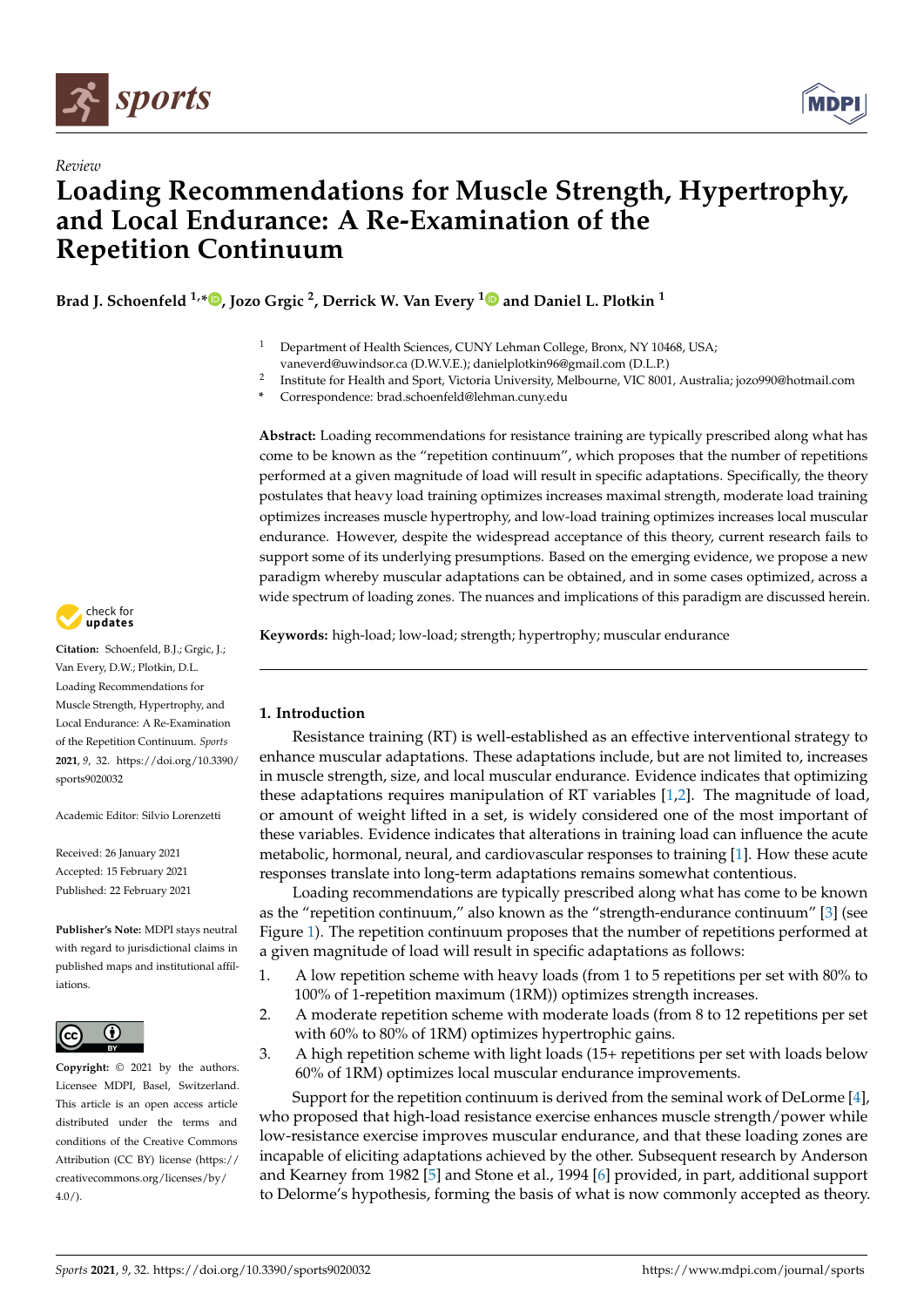However, emerging research challenges various aspects of the theory. The purpose of this paper is to critically scrutinize the research on the repetition continuum, highlight gaps in the current literature, and draw practical conclusions for exercise prescription. Based on the evidence, we propose a new paradigm whereby muscular adaptations can be obtained, and in some cases optimized, across a wide spectrum of loading zones. The nuances and implications of this paradigm are discussed herein.

<span id="page-1-0"></span>

**Figure 1.** Schematic of the repetition continuum proposing that muscular adaptations are obtained in a load-specific manner. Repetition maximum (RM).

#### **Figure 1.** Schematic of the repetition continuum proposing that muscular adaptations are obtained **2. Strength**

in a load-specific manner. Repetition maximum (RM). to as the "strength zone" (see Figure [1\)](#page-1-0), indicating optimum gains in this parameter are attained by the performance of 1 to 5 repetitions per set. It is theorized that training in the "strength zone" enhances neuromuscular adaptations that facilitate force production [\[3\]](#page-20-2). In support of this theory, Jenkins et al. [\[8\]](#page-20-7) demonstrated greater increases in percent voluntary<br> masche activation and clectromy ographic ampiricate when performing togethers for the to<br>failure with 80% 1RM compared to 30% 1RM over a 6-week study period. Psychological factors are believed to be involved as well, as repeated heavy load lifting may help lifters acclimate to exerting a maximal effort; however, the psychological contribution to strength-related adaptations remains equivocal [\[9\]](#page-20-8). Strength can be broadly defined as the ability to produce maximum force against an external resistance [\[7\]](#page-20-6). The leftward aspect of the repetition continuum has been referred muscle activation and electromyographic amplitude when performing leg extension RT to

light gaps in the current literature, and draw practical conclusions for exercise prescrip-dynamic constant external resistance exercise using either free weights or exercise machines. Meta-analytic data of this metric shows a clear advantage to using heavier compared to lighter loads when the number of sets are similar between conditions. For example, a recent meta-analysis [\[10\]](#page-20-9) reported a moderate to large effect size (ES) difference (ES =  $0.58$ ) **2. Strength** exercises for the upper or lower body. A meta-analysis by Csapo et al. [\[11\]](#page-20-10) reported similar results in older individuals, with an overall pooled effect size difference ( $ES = 0.43$ ) that indicated a moderate magnitude of effect in favor of heavy load training. Importantly, an included studies showed a strength-related advantage to using high-compared to low loads (i.e., effect sizes from all studies resided in the "favors high-load" side of the<br>forest plot). Strength is most commonly assessed via 1RM testing that involves the performance of favoring high- (>60% 1RM) vs. low- ( $\leq 60\%$  1RM) load training based on pooled data from 14 included studies. Results held true independent of whether testing was conducted in all included studies showed a strength-related advantage to using high- compared to forest plot).

The strength-related benefits of heavier loads are generally observed independent of RT volume, whether expressed as the number of sets performed or the total work performed, commonly termed "volume load" (sets  $\times$  repetitions  $\times$  load). This is an important performance between performing amplitude when the commonly termed  $\sim$ metallure with 80 field as the with 80 metal training necessarily results in teach repeation.<br>Performed on a set-equated basis compared to light loads. Thus, it can be inferred that load is the dominant variable for increasing 1RM, with other variables seemingly of secondary consequence [12]. important point of note as heavier load training necessarily results in fewer repetitions

It should be noted that while heavy load training is clearly requisite for maximizing TRM, significant strength gains in this test are fournery observed with the use of low-loads  $(≥20$  repetitions per set)  $[13–15]$  $[13–15]$ . Even resistance-trained individuals show increases in strength when training with very light loads, albeit to a lesser extent than with the use of heavy loads [16,17]. Research in highly trained individuals is lacking on the topic, but it 1RM, significant strength gains in this test are routinely observed with the use of low-loads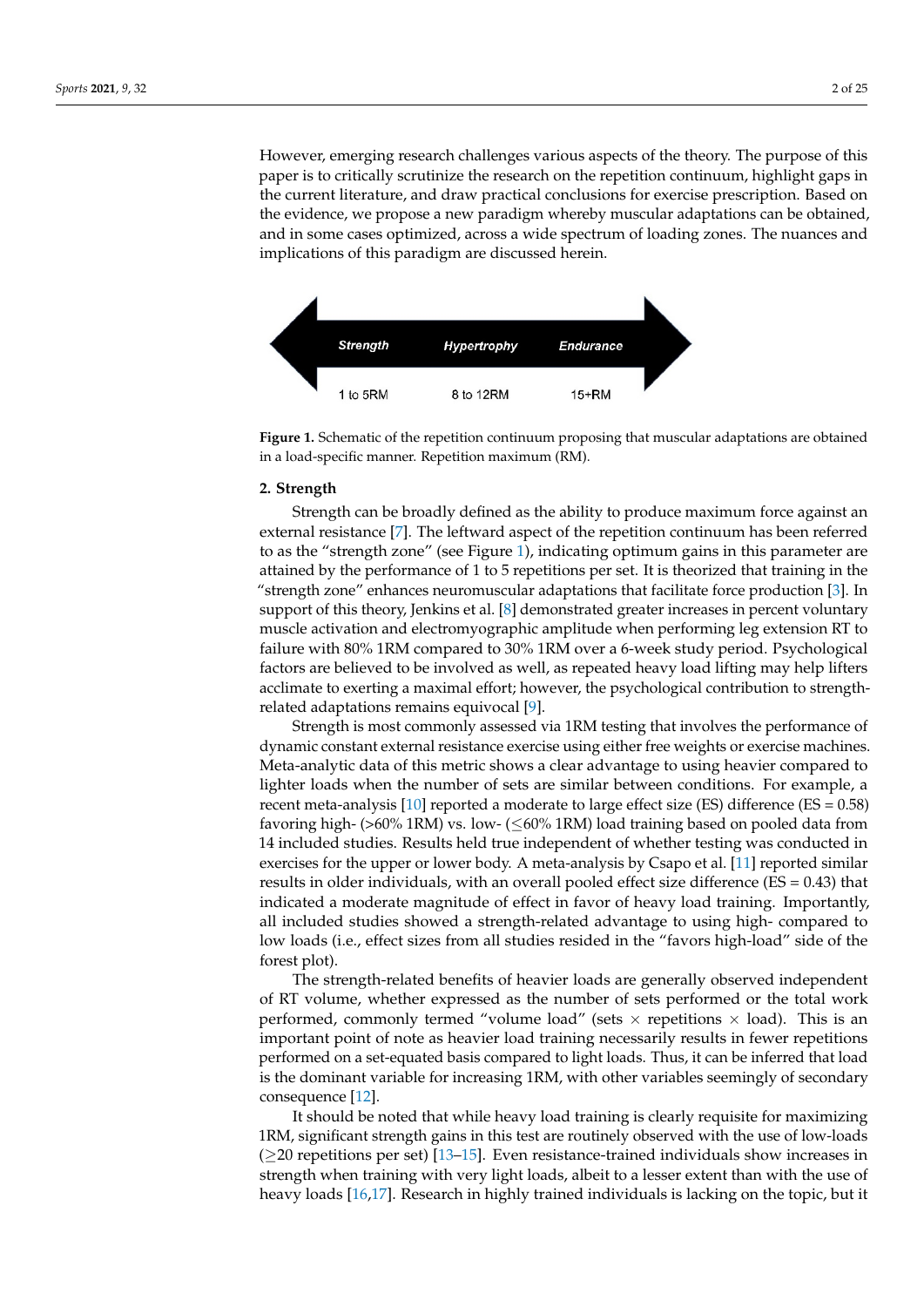seems likely that continued maximum strength improvements become increasingly dependent on training closer to a person's 1RM as one approaches their genetic ceiling. Indeed, evidence indicates that the principle of specificity (also known as specific adaptation to imposed demands) becomes more relevant based on one's level of training experience [\[18\]](#page-20-16). Further study is warranted in elite athletes to better understand how training experience impacts the acquisition of strength with respect to the magnitude of load.

Research comparing different loading strategies tends to support a dose–response relationship between load and strength gains. Multiple studies have reported greater 1RM improvements when training in the so-called "strength zone" (1 to 5 repetitions) vs. the "hypertrophy zone" (8 to 12 repetitions) [\[19](#page-20-17)[–22\]](#page-21-0), although these findings are not universal [\[23,](#page-21-1)[24\]](#page-21-2). Discrepancies between studies remain unclear, but it appears the dose–response relationship is more pronounced in resistance-trained individuals. It is not clear whether regularly training with maximal loads promotes a superior strengthrelated response on this metric and, if so, how such loading should be integrated into a comprehensive training program to optimize results.

When considered in total, the literature does seem to support the existence of a "strength zone" for increasing 1RM, consistent with the concept of a repetition continuum. The apparent dose–response relationship provides further evidence for the causality of the adaptation. Some researchers have proposed that the periodic "practice" of lifting with heavy loads is sufficient to maximize strength adaptations [\[16,](#page-20-14)[25\]](#page-21-3), but this hypothesis remains speculative. Further research is necessary to determine how frequently one needs to lift in the leftward portion of the repetition continuum to elicit maximal 1RM increases.

An important point to consider is that researchers generally carry out 1RM testing on exercises performed as part of the interventional program. This necessarily biases results in favor of heavier lifting protocols, as the training itself is highly specific to the testing modality. Indeed, the advantage of heavy load training on strength-related measures dissipates when testing is carried out on a modality different than that used in the study training program. The aforementioned meta-analysis by Schoenfeld et al. [\[10\]](#page-20-9) showed a small, statistically non-significant benefit ( $ES = 0.16$ ) to the use of heavier loads when testing on an isometric device; our recent original study on the topic further supports this finding [\[26\]](#page-21-4). There was a lack of sufficient data at the time to subanalyze isokinetic strength with meta-regression, but the findings from available evidence are conflicting; some studies show a benefit of heavy load training [\[27](#page-21-5)[,28\]](#page-21-6), others show a benefit to low-load training [\[29\]](#page-21-7) and yet others show no differences between conditions on this metric [\[30](#page-21-8)[,31\]](#page-21-9). The reason for these incongruities is uncertain and warrant further investigation.

Although testing on a neutral device (e.g., isometric dynamometer) suggests that the magnitude of load may not influence strength-related adaptations, the question remains as to whether this has meaningful implications from a practical standpoint. Such testing generally isolates strength assessment to a single joint (e.g., knee extensors, elbow flexors, etc.). However, strength is most often applied as the coordinated effort of multiple joints in the performance of functional activities. Thus, it remains speculative as to how results from isometric/isokinetic assessments translate to athletic performance or the ability to carry out tasks of everyday living. The topic warrants further investigation. A summary of studies on the topic is presented in Table [1.](#page-15-0)

#### **3. Hypertrophy**

Muscle hypertrophy refers to the growth of muscle tissue, which can manifest in a variety of ultrastructural adaptations [\[32\]](#page-21-10). The mid-range of the repetition continuum (from 8 to 12 repetitions) is commonly referred to as the "hypertrophy zone" [\[33\]](#page-21-11), reflecting the belief that such a loading scheme is ideal for building muscle (see Figure [1\)](#page-1-0). The practical implications of this viewpoint are highlighted in the American College of Sports Medicine RT guidelines, whereby the use of moderate loads is recommended for hypertrophy training [\[2\]](#page-20-1). Other research papers provide similar loading recommendations when training to maximize muscle development [\[1](#page-20-0)[,34\]](#page-21-12).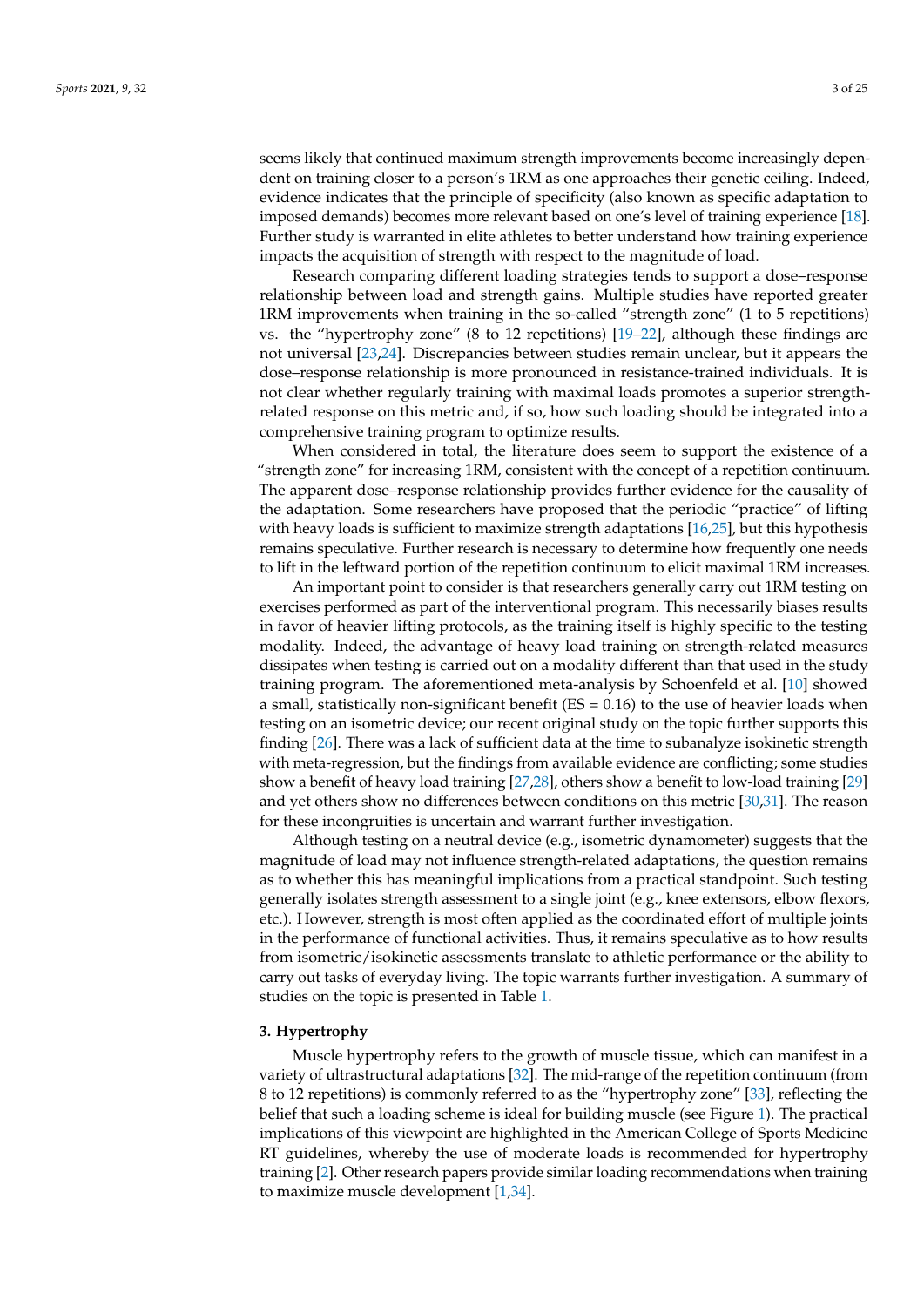The concept of a hypertrophy zone is consistent with anecdotal evidence that bodybuilders generally train with moderate loads [\[35\]](#page-21-13). Research-based support for the "hypertrophy zone" comes largely from acute studies showing greater post-exercise elevations in anabolic hormones when training in a moderate repetition range [\[36\]](#page-21-14). However, the relevance of transient exercise-induced systemic hormonal spikes on muscular adaptations remains dubious [\[36\]](#page-21-14), thus calling into question the basis of this rationale. That said, several alternative lines of empirical evidence can be used to draw objective conclusions on the effects of the magnitude of load on muscle growth.

When attempting to draw inferences on the topic, one line of evidence to evaluate is the acute molecular and muscle protein synthetic (MPS) response to an exercise bout at differing loading zones. In this regard, research on the topic has produced somewhat discrepant results. Some studies show an impaired acute MPS response when training with lower loads [\[37](#page-21-15)[,38\]](#page-21-16) while others report similar increases in mixed and myofibrillar protein synthesis rates [\[39\]](#page-21-17). Other research demonstrates divergent responses in intracellular anabolic signaling and myogenic gene expression when training in moderate- (from 74% to 85% 1RM) and lower (from 54% to 65% 1RM) loading zones, with selective activation of different kinase pathways observed between conditions [\[40](#page-21-18)[,41\]](#page-21-19).

When attempting to reconcile the acute data, level of effort appears to be an explanatory variable accounting for discrepancies in results. Specifically, studies showing an impairment in the anabolic response with light loads employed work-matched protocols whereby participants stopped the low-load sets well short of fatigue [\[37,](#page-21-15)[38\]](#page-21-16). This is notable given research indicating that training with a high level of effort is particularly critical for maximizing hypertrophic adaptations in low-load training [\[42\]](#page-21-20). Consistent with this line of evidence, research where participants expended a high level of effort suggests that the MPS response to low-load training is at least as robust as when training with heavier loads [\[39\]](#page-21-17). That said, preliminary evidence for potential differences in intracellular anabolic signaling between loading zones cannot be discounted [\[40,](#page-21-18)[41\]](#page-21-19), and may have practical implications for RT program design. However, while acute studies on intracellular signaling and MPS are beneficial for understanding mechanisms and generating hypotheses for applied implications, results may not necessarily replicate over successive exercise trials. Indeed, evidence shows a lack of correlation between acute post-exercise MPS measures and chronic increases in muscle mass [\[43\]](#page-21-21). Hence, an examination of longitudinal data is necessary to provide insights into long-term term hypertrophic adaptations.

Early evidence from longitudinal studies suggested that light-load training produced suboptimal skeletal muscle hypertrophy. A 2007 review of the literature by Wernbom et al. [\[44\]](#page-22-0) concluded a hypertrophic benefit to training with loads >60% 1RM. However, the conclusion was based on a limited amount of data that directly compared the effects of training with varying loads on muscle hypertrophy at that point in time. Multiple studies have subsequently been published on the topic, with the vast majority indicating similar hypertrophy across a wide spectrum of loading ranges. The aforementioned meta-analysis by Schoenfeld et al. [\[10\]](#page-20-9) found no difference in whole muscle hypertrophy between studies comparing high loads (>60% 1RM) versus low loads (<60% 1RM). The trivial effect size difference (0.03) and relatively narrow 95% confidence intervals (−0.16 to 0.22) reinforce the lack of relevance of loading as a standalone variable for hypertrophic outcomes. Moreover, sub-analysis found these results held true independent of body region (i.e., upper and lower body musculature).

From an age-related standpoint, light load training appears to be at least as effective as heavier load training, if not more so, for inducing hypertrophy in older individuals. Meta-analytic data from Straight et al. [\[45\]](#page-22-1) found that while older individuals responded to both higher and lower loading protocols, muscle hypertrophy was attenuated in type II muscle fibers when training with heavier loads; the difference between loading strategies explained ~15% of the variance in change in fiber size. A mechanistic explanation for these findings is not clear, but conceivably may be related to age-associated difficulty training with heavier loads due to joint-related conditions (e.g., osteoarthritis).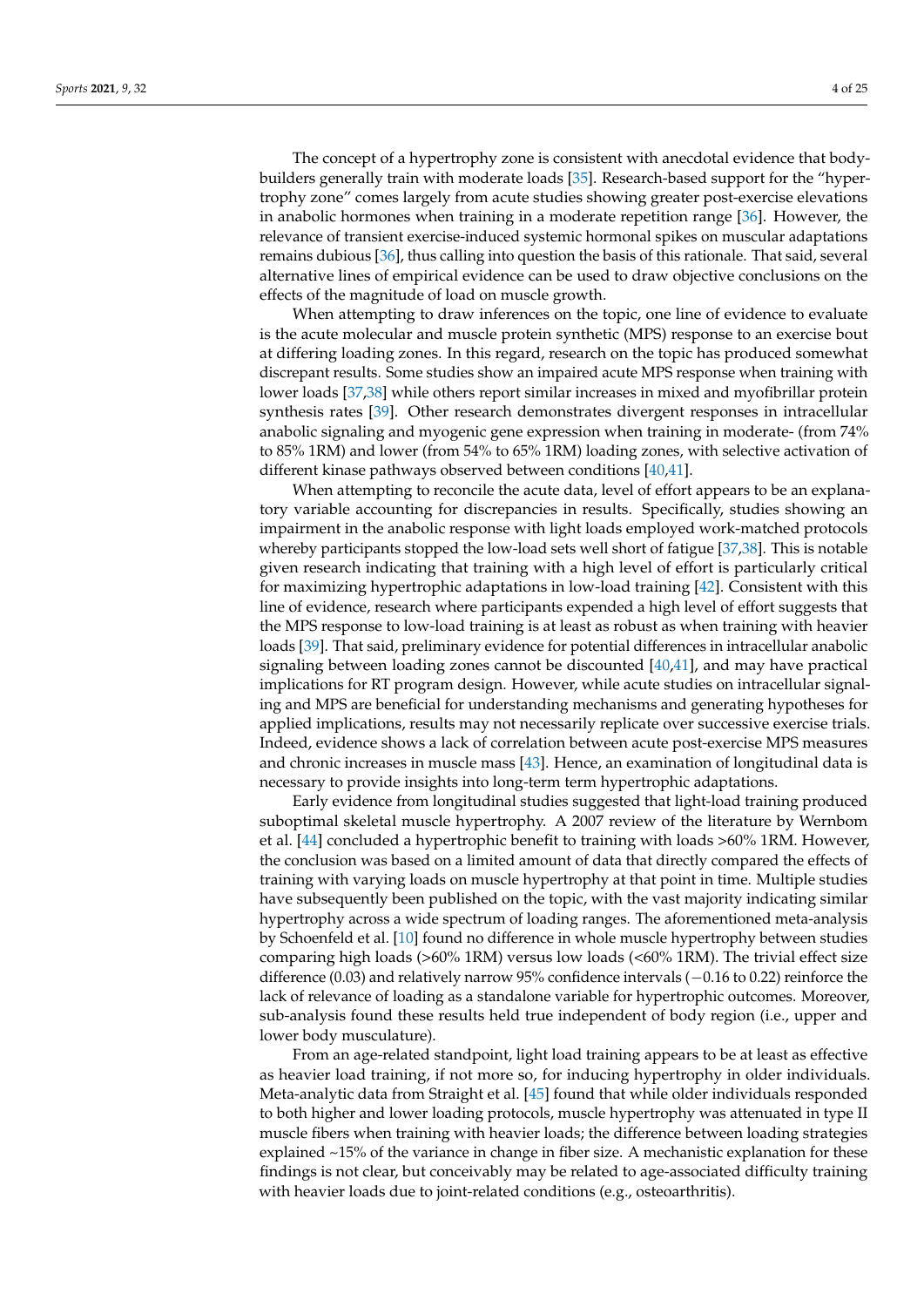Although a majority of studies on the topic have been carried out in untrained participants, the available evidence indicates that findings hold true in those with RT experience. For example, our group [\[17\]](#page-20-15) reported similar increases in muscle thickness of the biceps, triceps and quadriceps between moderate- (~10RM) and light- (~30RM) loads in a cohort of resistance-trained men performing a total body RT program over 8 weeks. Likewise, Morton et al. [\[16\]](#page-20-14) found that training with 8 to 12RM vs. 20 to 25RM produced significant changes in lean body mass and type I and type II muscle fiber cross-sectional area (CSA) of the vastus lateralis in a group of resistance-trained men following a 12-week total body training program, with no observed differences between the groups.

The effects of volume must be taken into consideration when interpreting data on hypertrophic loading outcomes. Volume, expressed as the number of sets performed, is an important driver of muscle hypertrophy, with an established linear dose-response relationship [\[46\]](#page-22-2). However, some researchers have postulated that volume load may be the best metric for assessing exercise-induced hypertrophic changes [\[47\]](#page-22-3). On a set-equated basis, lighter load sets would necessarily result in greater volume loads compared to heavier loads due to the higher number of repetitions performed, therefore potentially influencing results.

Few studies have investigated the hypertrophic effects of high- versus low-loads when equating for volume load. Lopes et al. [\[48\]](#page-22-4) found no differences in fat-free mass between volume load-equated low (3 sets of 20RM) and high (6 sets of 10RM) load training protocols in resistance-trained men who performed a total-body RT program for 6 weeks. These results must be interpreted with caution as body composition measures were obtained by skinfold analysis, and thus may not necessarily reflect changes in muscle mass. Alternatively, Holm et al. [\[49\]](#page-22-5) reported a significantly greater increase in muscle CSA when training at 70% vs. 15% of 1RM on a volume load equated basis in a cohort of untrained young men over a 12-week study period. However, the low-load condition terminated sets far short of muscle failure, confounding the ability to draw relevant inferences. Given the paucity of well-designed studies on the matter, further research is warranted to determine how volume load may affect muscle growth with different loading schemes.

Although a majority of published research has focused on comparing moderate versus light load training, several studies have investigated potential differences in heavy- vs. moderate-load protocols. Our group [\[20\]](#page-20-18) randomized resistance-trained men to perform volume load-equated RT using either a bodybuilding-type protocol (3 sets of  $\sim$ 10RM) or a powerlifting-type protocol (7 sets of ~3RM). Training was carried out 3 times per week for 8 weeks. While results showed similar increases in biceps brachii muscle thickness between conditions, participants in the powerlifting-type group displayed signs of overtraining and joint-related issues at study's end whereas no such symptoms were observed in the bodybuilding-type group. The findings suggest that although hypertrophy can be achieved using either heavy or moderate loads on a work-matched basis, heavy load protocols may not be sustainable for maximizing muscle growth due to negative consequences of the higher training volumes. In a related study, Klemp et al. [\[24\]](#page-21-2) randomized resistance-trained men to perform the squat and bench press 3 times per week at a loading range of either 8 to 12 repetitions or 2 to 6 repetitions in a daily undulating periodized fashion. After the 8-week interventional period, similar changes in muscle thickness were observed between conditions for the pectoralis major and quadriceps. The results lend support to the theory that heavy loading can be an effective means to increase hypertrophy when combined with higher volume loads.

The data for hypertrophy are more equivocal in studies equating the number of sets between high- and moderate-load protocols. Our group [\[21\]](#page-21-22) found greater increases in muscle thickness of the lateral thigh when resistance-trained men performed 3 sets of 8 to 12RM compared to 2 to 4RM. Conversely, Mangine et al. [\[22\]](#page-21-0) reported similar changes in muscle thickness between high- and moderate-load training in a cohort of resistance-trained men following 8 weeks of total body RT exercise; interestingly, greater gains in dual x-ray absorptiometry-derived lean arm mass were noted for the heavier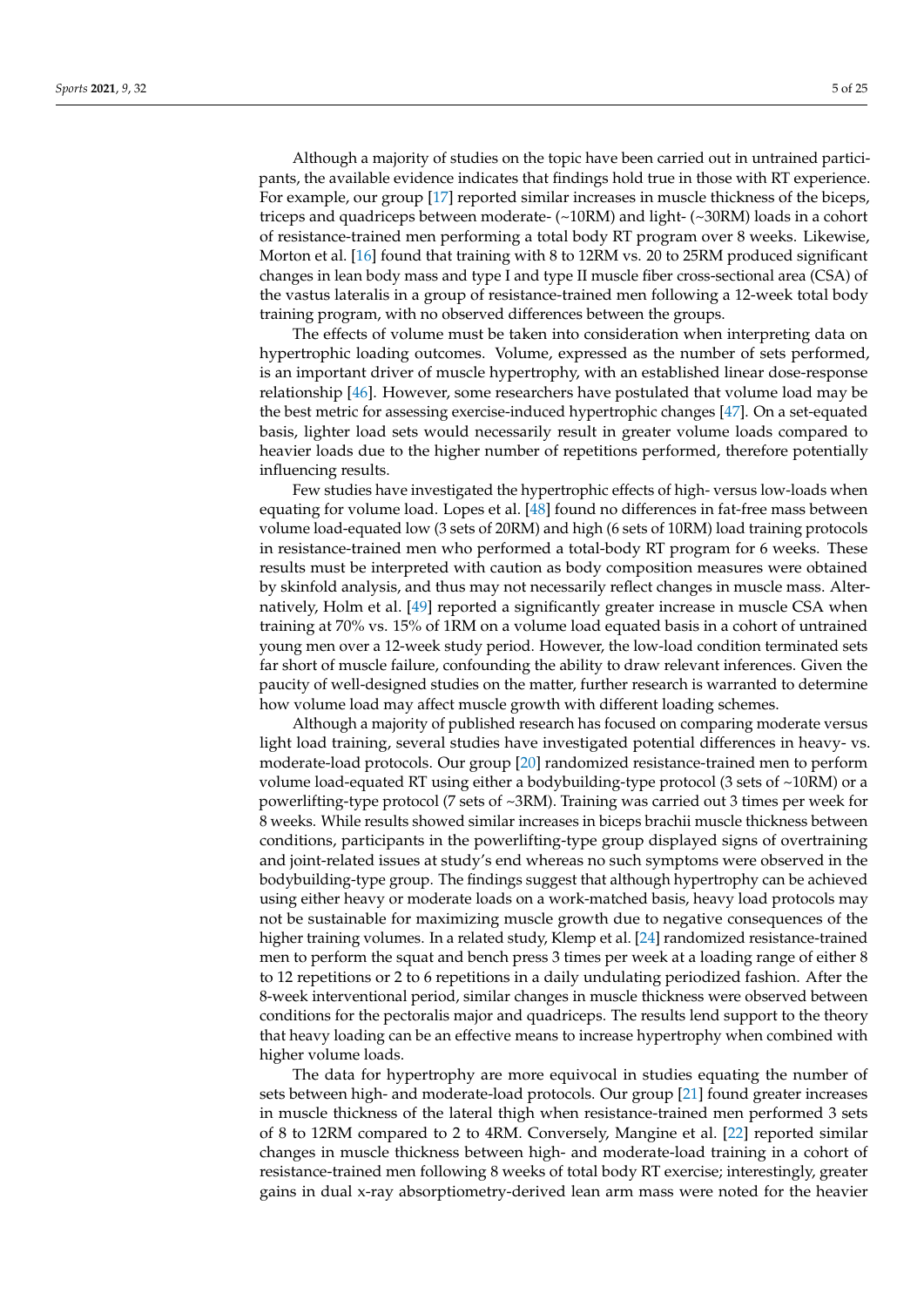load group. Discrepancies in findings may be attributed to the fact that the design in Mangine et al. [\[22\]](#page-21-0) had participants in the heavy load group rest 3 min between sets while those in the moderate load group rested just 1 min. In contrast, all participants in the study by our group [\[21\]](#page-21-22) rested 2 min between sets. Given research showing a potential hypertrophic detriment to employing short rest intervals in resistance-trained individuals [\[50,](#page-22-6)[51\]](#page-22-7), it is conceivable that differences in rest periods may have confounded the results of Mangine et al. [\[22\]](#page-21-0).

Some researchers have proposed that training across rep ranges may induce a fiber type-specific response whereby lower loads promote a preferential increase in hypertrophy of type I fibers and heavier loads favor hypertrophy of type II fibers [\[52\]](#page-22-8). Several lines of evidence provide a theoretical basis for this claim. For one, type I fibers are considered "endurance-oriented" fibers, with a high capacity to resist fatigue but relatively low forceproducing capacity [\[53\]](#page-22-9). Thus, it is conceivable that longer times under tension associated with lighter load training may help to stimulate these fibers to a greater degree than heavier load training. Moreover, the greater acidosis and corresponding accumulation of H<sup>+</sup> during higher repetition may interfere with calcium binding in type II fibers, thereby placing an even greater burden on type I fibers to maintain force output [\[54\]](#page-22-10).

Evidence from low-load blood flow restriction (BFR) training lends further theoretical support to a fiber-type specific loading response, with several studies showing preferential hypertrophy of type I fibers [\[55–](#page-22-11)[57\]](#page-22-12). Although low-load BFR training and traditional lowload training have inherent differences, some researchers have called low-load training a "milder form of low-load blood flow restrictive exercise" [\[58\]](#page-22-13), suggesting the two forms of exercise may induce adaptations through similar mechanistic actions. Indeed, comparable increases in muscle size commonly are seen between traditional low-load training and low-load BFR training when sets are carried out to muscular failure [\[59](#page-22-14)[,60\]](#page-22-15). A detailed discussion of the hypertrophic effects of BFR is beyond the scope of this paper; interested readers are referred to recent reviews on the topic [\[61,](#page-22-16)[62\]](#page-22-17).

Despite the seemingly solid logical rationale, results from both acute and longitudinal research comparing fiber type-specific hypertrophy in high- vs. low-load training have been mixed. A compelling body of studies using surface electromyography (EMG) have shown greater muscle activity with the use of high- compared to low loads [\[63](#page-22-18)[–67\]](#page-22-19). However, the inherent limitations of surface EMG analysis precludes the ability to draw inferences as to motor unit recruitment [\[68\]](#page-23-0). To account for these issues, Muddle et al. [\[69\]](#page-23-1) employed a decomposition technique that allowed extraction of single motor unit activities from surface EMG when training at high- (70% maximum voluntary isometric contraction) vs. low- (30% maximum voluntary isometric contraction) loads performed to failure. Analysis of the firing trains from more than 4000 motor units in the vastus lateralis muscle showed that heavier loads were required to recruit the full spectrum of higher threshold motor units, although these results varied somewhat between individuals. Conversely, Morton et al. [\[67\]](#page-22-19) reported that glycogen was similarly depleted following high- (80% 1RM) and low- (30% 1RM) load training in both type I and type II fibers of the vastus lateralis, indicating similar recruitment across the available motor unit pool. Despite these discrepancies, it seems clear from the literature that a substantial percentage of high-threshold motor units are recruited with low-load training to muscle failure; whether recruitment is equal across loading zones remains somewhat equivocal.

Regarding longitudinal research, some studies show a fiber type specific response [\[70–](#page-23-2)[72\]](#page-23-3) while others do not [\[16](#page-20-14)[,73,](#page-23-4)[74\]](#page-23-5). Discrepancies between findings may be due to differences in the level of effort between studies; those showing similar fiber type adaptations were carried out training to volitional failure, whereas those showing preferential fiber type hypertrophy appear to have not trained to failure. As previously noted, evidence indicates that a high level of effort is requisite for achieving gains in low load training [\[42\]](#page-21-20), and this may be due to fully stimulating the highest threshold motor units. Interestingly, two studies actually show greater hypertrophy in both type I and type II fibers when training with heavier loads [\[19,](#page-20-17)[75\]](#page-23-6). These results appear counterintuitive given the seemingly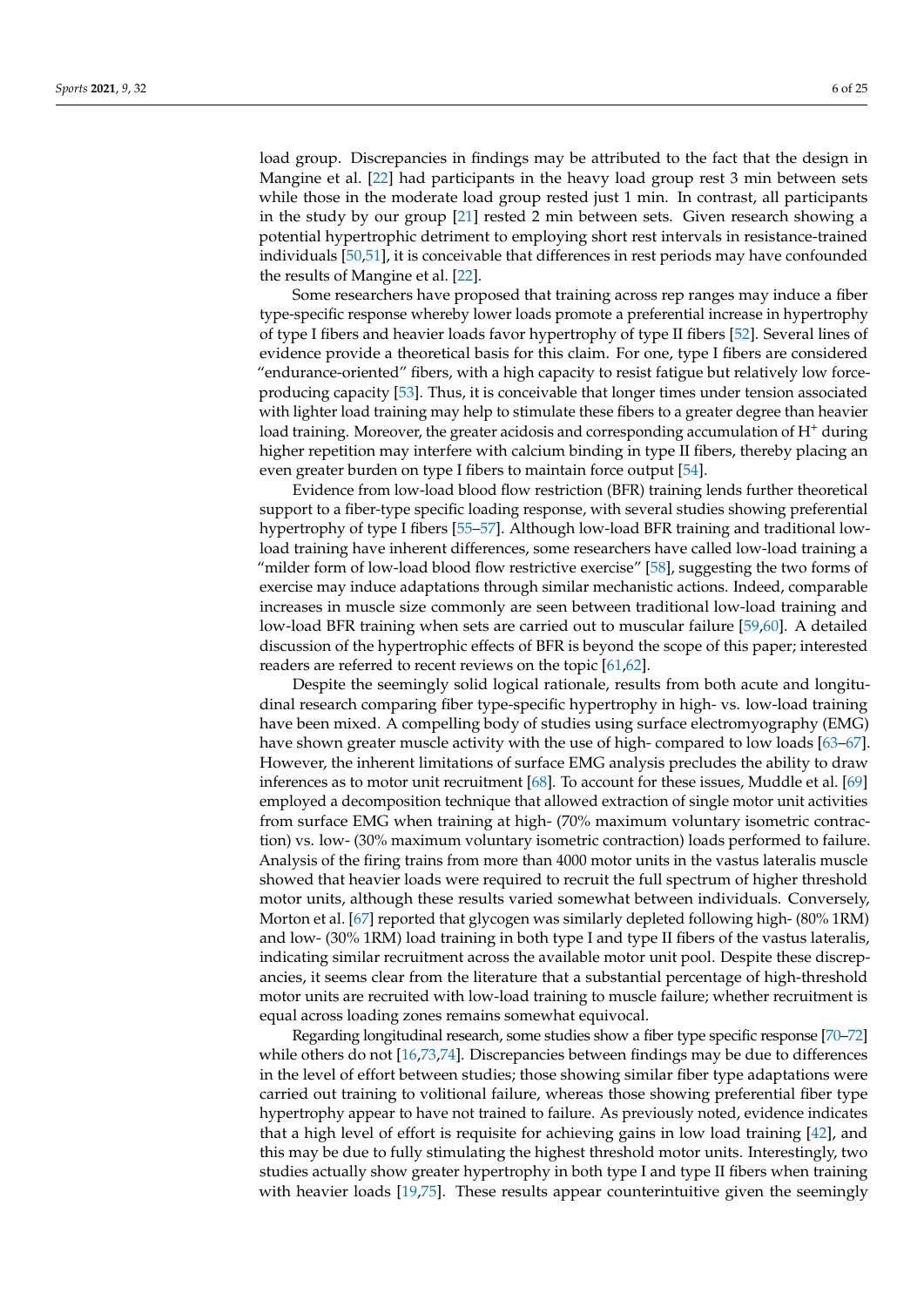incontrovertible evidence that whole muscle hypertrophy is similar irrespective of the magnitude of load; if hypertrophy is in fact greater across fiber types when training at heavier vs. lighter loads, what would explain the consistently similar findings in magnetic resonance imaging- and ultrasound-derived measures of hypertrophy between conditions?

In an effort to achieve greater clarity on the topic, a recent study compared the effects of loading on the soleus (a muscle with a very high proportion of type I fibers) and gastrocnemius (a muscle with a mixed fiber type) [\[26\]](#page-21-4). Employing a within-subject counterbalanced design, participants performed 4 sets of standing and seated plantarflexion exercise twice per week using a heavy load (6 to 10RM) on one leg and light load (20 to 30RM) on the other leg. After 8 weeks, significant increases in muscle thickness were observed for both the soleus and gastrocnemius; the amount of load did not influence the magnitude of gains. These findings cast doubt as to a load-induced effect on fiber type adaptations. However, it should be noted that the study did not directly assess fiber growth via muscle biopsy, limiting the ability to draw definitive conclusions.

A recent meta-analysis included studies that performed muscle biopsies and compared the effects of low-load vs. high-load on type I and type II muscle fiber CSA with training carried out to muscular failure [\[76\]](#page-23-7). The analysis found no significant difference between low-load vs. high-load for type I muscle fiber CSA. While the effects favored high-load training for type II muscle fiber CSA, they were not statistically significant (effect size: 0.30; 95% confidence interval: −0.05, 0.66; *p* = 0.089), possibly because only five studies were included in the analysis. The results highlight the need for future research on the topic.

While research is compelling that hypertrophy can be attained by training across a wide spectrum of loading ranges, it remains less clear whether a minimum threshold of loading exists for maximizing hypertrophic outcomes. Several recent studies help to clarify this topic. In a within-subject design, Counts et al. [\[77\]](#page-23-8) allocated untrained men and women to perform elbow flexion using a load of 70% 1RM in one arm while the other arm trained without using an external load (i.e., "no-load" group). The no-load condition required participants to contract their working muscle as hard as possible throughout the full range of motion of each repetition. After the 6-week training period, similar increases in muscle thickness were observed between conditions, leading the authors to conclude that "muscle growth can occur independent of an external load provided there are enough muscle fibers undergoing mechanotransduction" Lasevicius et al. [\[78\]](#page-23-9) also employed a withinsubject design to investigate whether a minimum loading threshold exists for hypertrophic gains over a 12-week study period. The researchers had participants train one arm (elbow flexion) and one leg (leg press) with 20% 1RM and the contralateral limb was then randomly allocated for training at either 40%, 60%, or 80% 1RM. The 20% 1RM condition was always trained first in each session, and the number of sets in the alternative condition was then adjusted to match volume load. Results showed similar increases in CSA for the 40%, 60% or 80% 1RM conditions in both the upper and lower limbs. Alternatively, gains in the 20% 1RM condition were approximately half that achieved with the higher loads. These findings are consistent with those of Buckner et al. [\[79\]](#page-23-10), who reported significantly greater increases in biceps brachii muscle thickness when training at 70% 1RM compared to 15% 1RM in a cohort of untrained men and women after performing 8 weeks of elbow flexion exercise.

Despite the curious findings of Counts et al. [\[77\]](#page-23-8) showing marked hypertrophy with no-load training (at least over a 6-week intervention), there does appear to be a minimum threshold for loading below which hypertrophic gains are compromised. Given the evidence that training with 30% 1RM produces comparable hypertrophy to that with heavy loads [\[73\]](#page-23-4), it can be inferred that the minimum threshold is somewhere in the range of 30% 1RM. However, it is important to note that the number of repetitions achieved at a given percentage of 1RM varies widely between individuals and, in addition to involving genetic factors, specific values ultimately will depend on considerations such as modality (free weights vs. machines), area of the body trained (e.g., upper vs. lower), single vs. multi-joint exercises, and perhaps others [\[1\]](#page-20-0). Additionally, while it generally seems that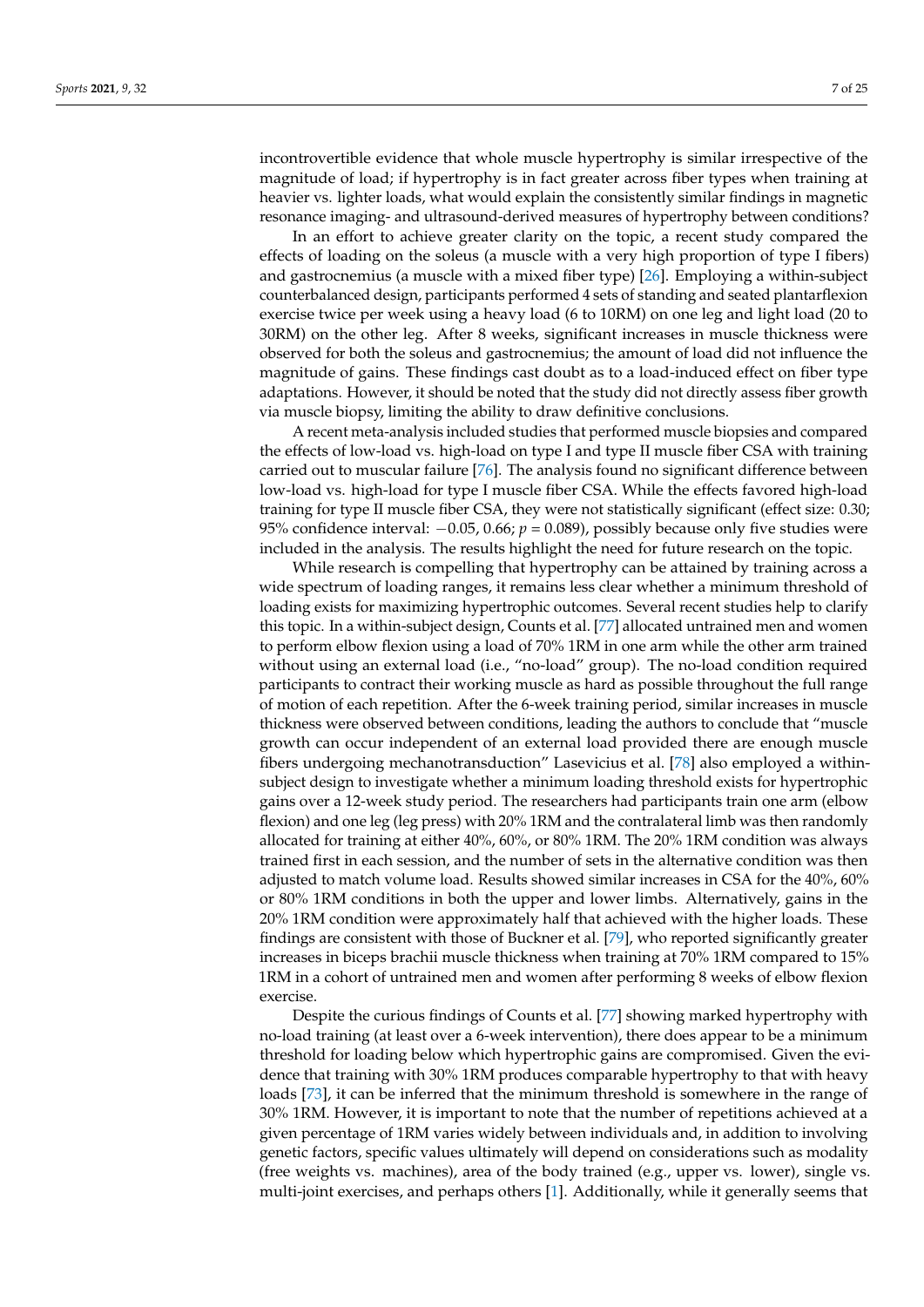the theory proposed in the repetition continuum is not necessarily valid for hypertrophy, training with low-loads tends to produce more discomfort, displeasure, and a higher rating of perceived exertion than training with moderate-to-high loads [\[80](#page-23-11)[,81\]](#page-23-12). Therefore, from a practical standpoint, training with moderate loads is likely to be more enjoyable, which might also impact long-term adherence. A summary of studies on the topic is presented in Table [2.](#page-17-0)

#### **4. Muscular Endurance**

Local muscular endurance, operationally defined as the ability to resist muscular fatigue when using a submaximal resistance [\[82\]](#page-23-13), is purported to be best developed at the rightward aspect of the repetition continuum, corresponding to 15+ repetitions (see Figure [1\)](#page-1-0). Proposed adaptations associated with such training have been attributed to an improved buffering and oxidative capacity, an increase in capillarization and mitochondrial density, and enhanced metabolic enzyme activity [\[3\]](#page-20-2).

Muscular endurance can be expressed either on an absolute or relative basis. Absolute muscular endurance involves performing a set with as many repetitions as possible at a fixed load. For example, the National Football League combine employs a bench press test to assess muscular endurance, whereby the athletes lift 225 lbs (102 kg) to muscle failure; the load is independent of the athlete's weight or absolute strength levels. Alternatively, relative muscular endurance is assessed by lifting a load at a given percentage of 1RM for as many repetitions as possible. Although there is no generally accepted submaximal percentage for relative muscular endurance testing, it most commonly is assessed using loads between 40% and 60% 1RM.

Early work by Anderson and Kearney [\[5\]](#page-20-4) lent support for the acquisition of muscular endurance along a repetition continuum. These researchers allocated 43 untrained young men to perform bench press training at either a high- (3 sets of 6 to 8RM), medium- (2 sets of 30 to 40RM) or low- (1 set of 100 to 150RM) load over a 9-week study period. Relative endurance was assessed at 40% of each participant's 1RM and absolute endurance was assessed at ~27 kg for all participants. Results showed that absolute muscular endurance increased by 41% and 39% (an increase of ~15 repetitions) in the low- and medium-load groups, respectively, while the high-load group realized a  $28\%$  gain (an increase of  $\sim$ 9 repetitions). Increases in relative muscle endurance were 22% and 28% for the low- and medium-load groups, respectively, compared to a decrease of 7% in the high-load group. Subsequent research by Stone and Coulter [\[6\]](#page-20-5) found somewhat contradictory results on the topic in a cohort of untrained young women who performed 5 basic exercises (bench press, squat, lat pulldown, triceps pushdown, and arm curl) using either high- (3 sets of 6 to 8RM), medium- (2 sets of 15 to 20RM) or low- (1 set of 30 to 40RM) loads. Muscular endurance testing was carried out for the upper and lower body (bench press and squat) using both absolute and relative assessments. For the absolute assessment, the gains in upper body muscular endurance favored the medium-load condition compared to the high- and low-load conditions (44% vs. 31% and 20%, respectively), inconsistent with the repetition continuum. Alternatively, the lower body muscular endurance assessment showed findings in line with the proposed repetition continuum, with observed increases of 84%, 80%, and 137% for high-, medium-, and low-loads, respectively. Findings in the relative assessment of muscular endurance based on pretest RM were similar to those observed in the absolute assessment. Upper body results showed a U-shaped response, with increases of 58%, 67%, and 54%, for high-, medium-, and low-loads, respectively. On the other hand, lower body muscular endurance favored training with low- (83%) compared to high- (66%) and medium- (61%) loads. These findings suggest that a repetition continuum for local muscular endurance seems more relevant to the lower body than the upper body musculature. Note that the "medium" and "low" load conditions in both the Anderson and Kearney [\[5\]](#page-20-4) and Stone and Coulter [\[6\]](#page-20-5) studies employed repetition ranges >15RM, which encompasses the "endurance" aspect of the repetition continuum. Moreover, a progressively fewer number of sets were performed for the lighter load condition in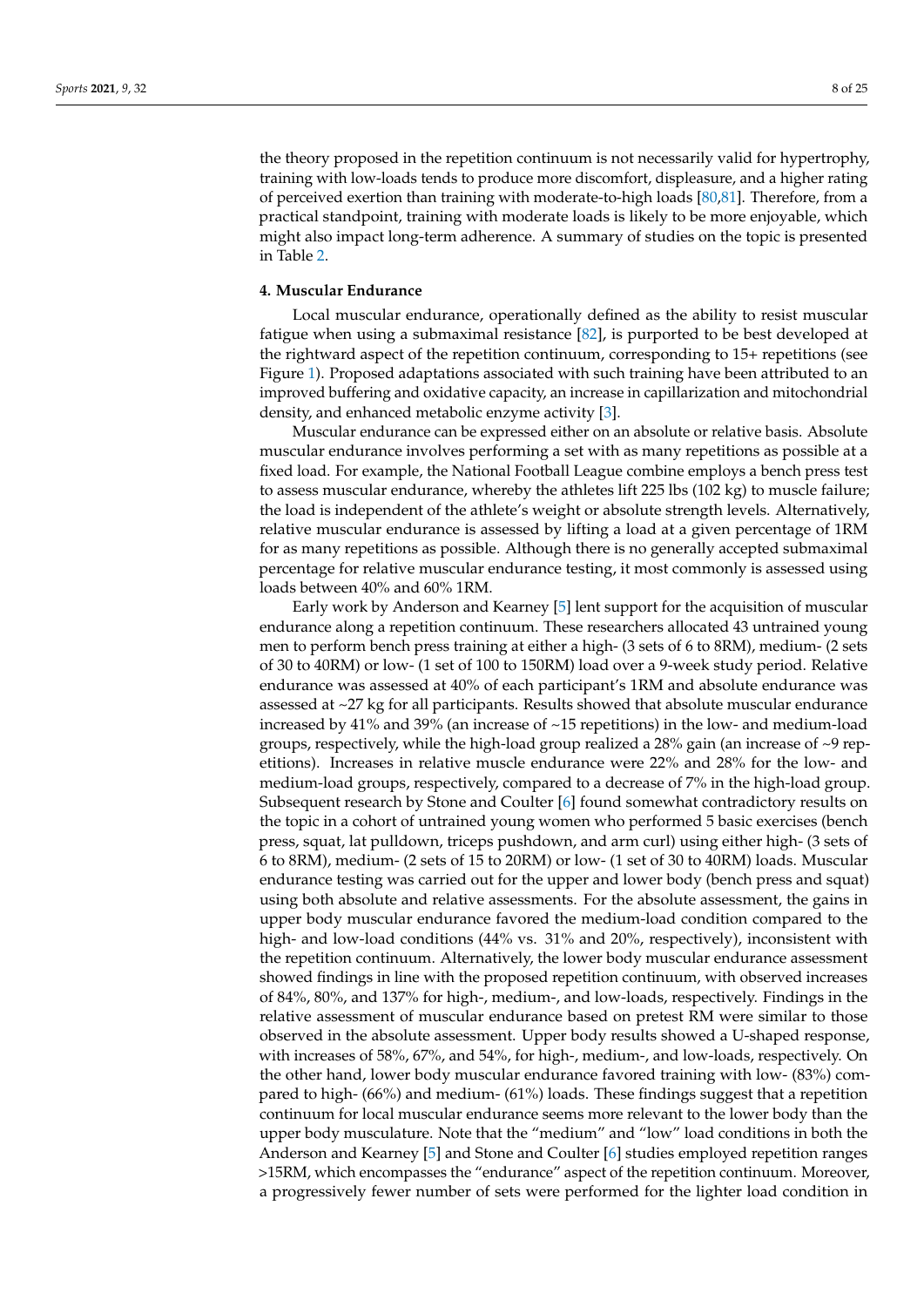these studies, raising the question as to whether an advantage would have been shown for muscular endurance if sets had been equated rather than volume load. It is not clear as to why there may be load-dependent differences in muscular endurance between the upper and lower limbs, while no such effect is seen with respect to strength or hypertrophy outcomes; further research is required to better understand this apparent phenomenon.

An important methodological consideration when interpreting the evidence is related to the use of pre-intervention or post-intervention 1RM values. Specifically, some studies that evaluated the effects of training with different loading schemes on muscular endurance used the pre-intervention (baseline) 1RM values to determine load for the endurance tests, whereas others used post-intervention values [\[20](#page-20-18)[,31\]](#page-21-9). For example, if one group of participants has an average 1RM in the bench press of 100 kg in the pre-intervention testing and we use 60% of the 1RM for the muscular endurance test, the load would be set to 60 kg. However, if the participants increase their 1RM in the post-intervention to 120 kg, then the 60 kg used in the initial testing would now correspond to 50% of the newly established 1RM, and this would naturally change some of the physiological demands of the test. Another option would be to re-adjust the weight in the post-intervention testing according to the newly established 1RM. In our example, 1RM in the post-intervention was 120 kg and the new load for the muscular endurance test would be set to 72 kg. However, a limitation of this approach is that it biases the values in the test towards the low-load condition. As noted previously, high-load training generally results in greater increases in 1RM and would therefore also require higher loads to be used in the muscular endurance assessment [\[10\]](#page-20-9). Indeed, our group [\[20\]](#page-20-18) showed greater improvements in relative upper body muscular endurance (50% 1RM in the bench press) when training with low- (25 to 35RM) compared to moderate- (8 to 12RM) loads. However, post-study testing was based on post-study 1RM, conceivably biasing results in favor of the low-load condition.

Alternatively, studies in which local muscular endurance testing is based on pre-study 1RM tend to refute the benefit of low-load training for this outcome. Jessee et al. [\[31\]](#page-21-9) showed similar increases in relative muscular endurance assessed at 42.5% of the pretest 1RM in the unilateral knee extension following performance of an 8-week training program using loads of either 15% or 70% 1RM. More recently, Buckner et al. [\[79\]](#page-23-10) found that assessing relative muscular endurance using elbow flexion at 42.5% of pre-test 1RM showed no effect of loading between high- (70% 1RM) and low- (15% 1RM) load conditions.

Given the differential findings observed between studies that use pre-intervention vs. post-intervention 1RM values for determining the load in the muscular endurance tests, future studies may consider using both methods of testing. Assessing muscular endurance while using both pre-intervention and post-intervention 1RM values would likely require multiple days of testing, which may present some logistical limitations. Still, such an approach was adopted by the early work of Stone and Coulter [\[6\]](#page-20-5). In that study, when using the pre-intervention 1RM values, all groups experienced an increase in muscular endurance. However, when the load was re-adjusted to post-intervention 1RM values, none of the groups experienced an increase in upper-body endurance, and for the lower-body, a significant increase was found in the group that trained with 6-8RM (31%;  $\sim$ 11 repetitions) and in the group that trained with 30–40RM (33%;  $\sim$ 10 repetitions). No significant differences were observed in the group training with 15–20RM, which would negate the theory proposed in the repetition continuum.

Another option is to use a muscular endurance test not influenced by the changes in 1RM values. For example, one study compared the effects of training with 80% 1RM vs. training with 40% of 1RM [\[29\]](#page-21-7). The participants performed an isokinetic test that evaluated total work, which was considered a proxy of muscular endurance. In this study, the group training with 40% 1RM experienced a 15% increase in total work, significantly greater than the increase observed in the 80% 1RM group (5%). Thus, the repetition continuum would seem to be valid when total work in an isokinetic task is used to measure muscular endurance. Still, this finding is based only on one study, highlighting the need for future research.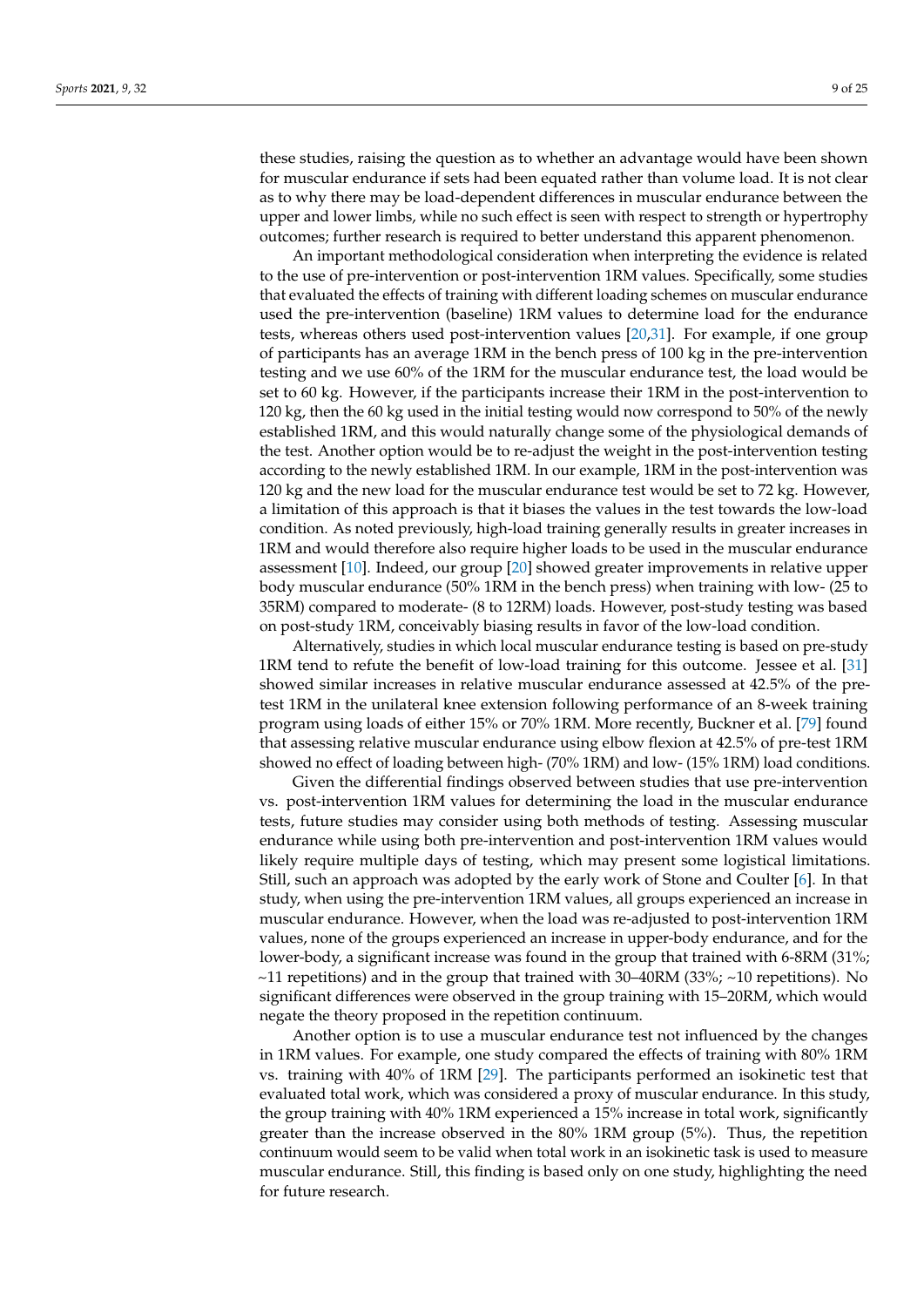Studies that have compared the effects of heavy- and moderate-load training show Studies that have compared the effects of heavy- and moderate-load training show similar increases in muscular endurance between the conditions [\[21,](#page-21-22)[24\]](#page-21-2). This indicates a similar increases in muscular endurance between the conditions [21,24]. This indicates a lack of a dose–response relationship on the topic. Hence, if there is in fact a load-induced lack of a dose–response relationship on the topic. Hence, if there is in fact a load-induced effect on muscular endurance, which remains questionable, it seemingly is limited to the effect on muscular endurance, which remains questionable, it seemingly is limited to the far rightward aspect of the repetition continuum. A summary of studies on the topic is far rightward aspect of the repetition continuum. A summary of studies on the topic is presented in Table [3.](#page-19-0) presented in Table 3.

muscular endurance. Still, this finding is based on one study, highlighting the needed only one study, highlighting the needed only one study, highlighting the needed on  $\mathcal{L}_\text{max}$ 

# **5. Conclusions 5. Conclusions**

Despite the widespread acceptance of the repetition continuum as a loading paradigm, current research fails to support some of its underlying presumptions. The following evidence-based conclusions can be drawn when taking the body of literature into account, bringing about a new loading paradigm for exercise prescription (see Figure [2\)](#page-9-0).

<span id="page-9-0"></span>

**Figure 2.** Summary of current evidence on load-specific adaptations from resistance training.

mined by 1RM testing using dynamic constant resistance exercise. This can be attributed, at least in part, to the fact that testing is customarily carried out on exercises used in the Evidence supports the repetition continuum in regard to muscular strength as deterresearch protocol, which provides a better transfer of training consistent with the principle of specificity. Alternatively, when testing is carried out on an isometric device, there is little difference in strength-related improvements between loading conditions. The practical implications of these findings as they relate to athletic performance and the ability to carry out activities of daily living remain to be determined.

With respect to hypertrophy, the compelling body of literature indicates that similar whole muscle growth (i.e., muscle thickness, CSA) can be achieved across a wide spectrum of loading ranges  $\geq$  ~30% 1RM. These findings are independent of age and training status. Thus, as a matter of principle, there is no ideal "hypertrophy zone." From a practical standpoint, however, a case can be made that moderate loads provide the most efficient means to achieve muscle development given that light load training involves performing many more repetitions compared to the use of heavier loads, which in turn increases the time spent training. Moreover, the high levels of metabolic acidosis that accompany the use of light loads tends to cause discomfort [\[81\]](#page-23-12), which in turn can negatively impact adherence. Alternatively, evidence suggests that heavy load training requires more sets to achieve comparable hypertrophy to moderate loads. Not only is this inefficient from a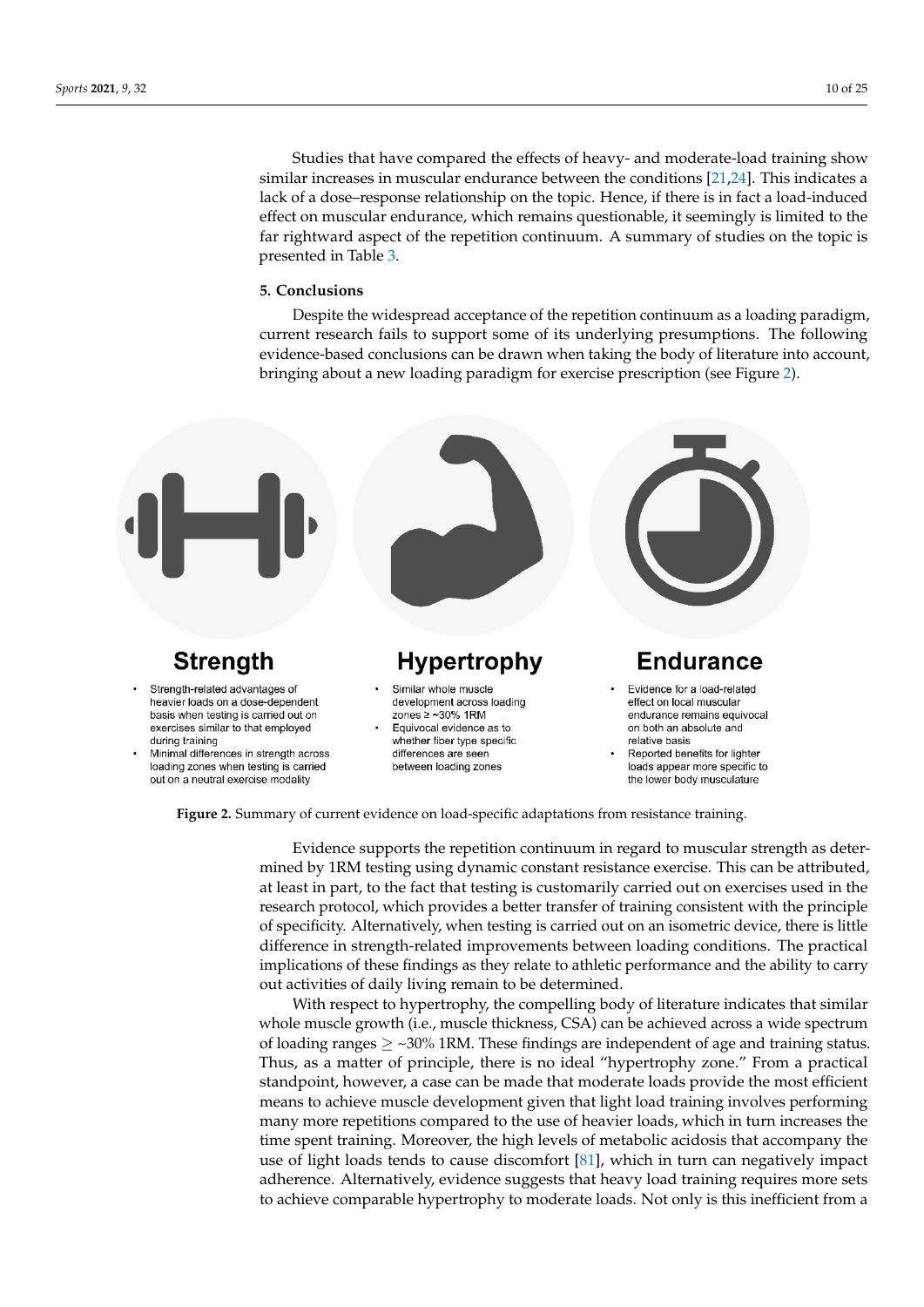time standpoint, but the combination of heavy loads with high training volumes heightens joint-related stresses and increases the potential for overtraining. Both acute [\[40,](#page-21-18)[41\]](#page-21-19) and longitudinal [\[83–](#page-23-14)[86\]](#page-23-15) data suggest a potential hypertrophic benefit to combining loading ranges as part of a structured RT program, although the practical implications of findings remain questionable; further study is needed to draw stronger conclusions on the topic.

Evidence for a load-specific effect on local muscular endurance remains equivocal. Early work suggested a potential benefit of light load training on muscular endurance, particularly when testing on an absolute basis. That said, the evidence for such an effect is rather weak and seems more relevant to the lower body musculature. Alternatively, research investigating the effects of load on relative muscular endurance is conflicting and, for the most part, does not seem to support recommendations drawn from the repetition continuum.

Overall, there is a paucity of studies carried out in women on the topic. Given evidence that women possess a greater capacity to resist fatigue [\[87\]](#page-23-16), it is conceivable there may be sex-specific differences in adaptations across the repetition continuum. Future research should endeavor to determine the potential for sexual dimorphism in strength-, hypertrophy-, and endurance-related outcomes when training with different loading schemes.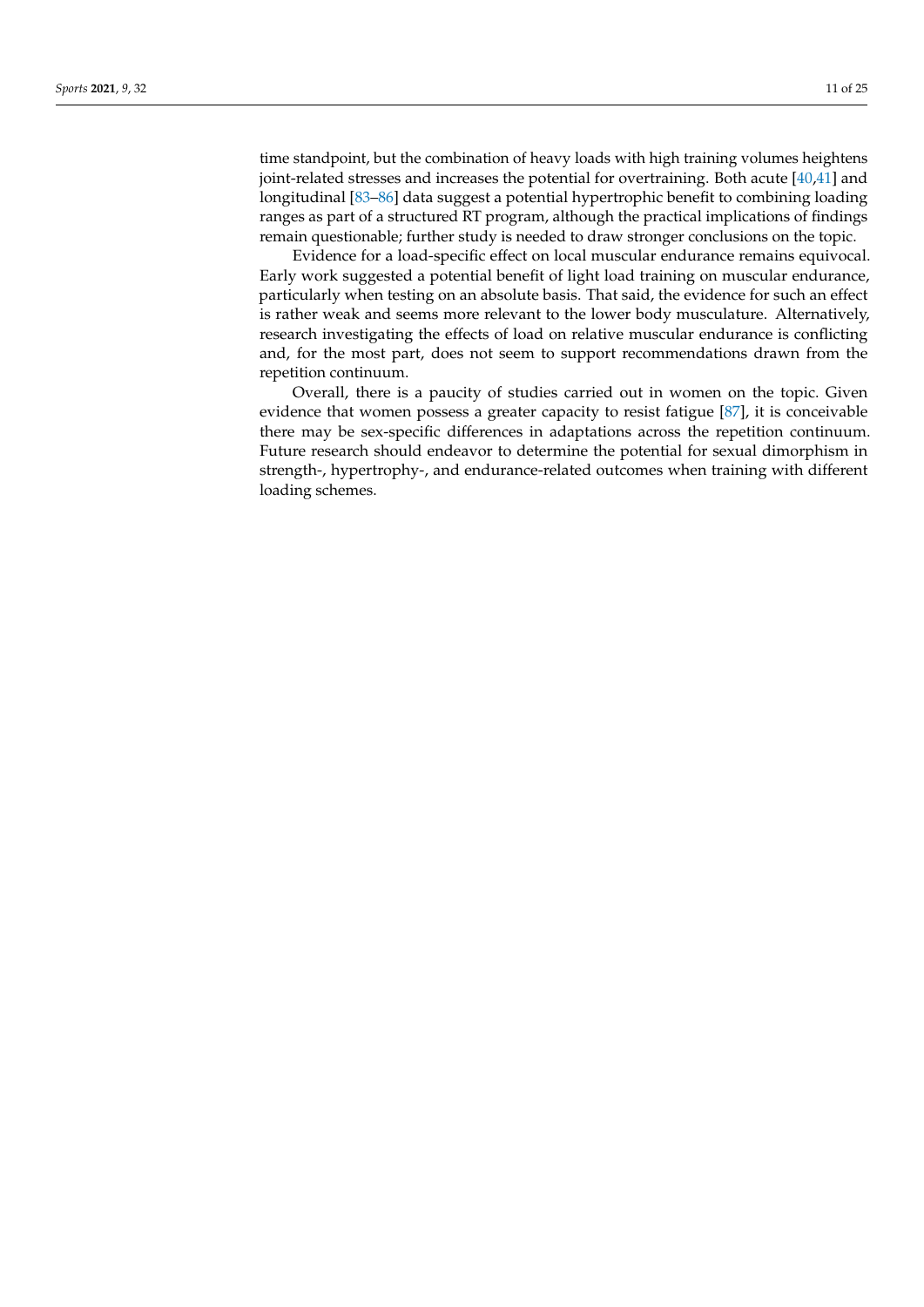| Study                               | Participants                                 | Training Groups (Sets $\times$ Load)                                                                                                                     | <b>Training Duration; Training</b><br>Frequency | <b>Strength Test</b>                                                           | Findings                                                                                                                                                                                                                                                                                      |
|-------------------------------------|----------------------------------------------|----------------------------------------------------------------------------------------------------------------------------------------------------------|-------------------------------------------------|--------------------------------------------------------------------------------|-----------------------------------------------------------------------------------------------------------------------------------------------------------------------------------------------------------------------------------------------------------------------------------------------|
| Aagard et al. 1996 [27]             | Young male soccer<br>players ( $n = 17$ )    | $4 \times 8$ RM<br>$4 \times 16$ RM<br>$4 \times 24RM$                                                                                                   | 12 weeks; 3 times per week                      | Isokinetic knee extension<br>Isokinetic knee flexion                           | Knee extension: significantly greater<br>gains in strength in the high load group.<br>Knee flexion: significantly greater gains<br>in strength in the high load group.                                                                                                                        |
| Anderson et al. 1982 <sup>[5]</sup> | Male college students<br>$(n = 43)$          | $3 \times 6 - 8$ RM<br>$2 \times 30 - 40$ RM<br>$1 \times 100 - 150$ RM                                                                                  | 9 weeks; 3 times per week                       | 1RM bench press                                                                | Significantly greater gains in strength in<br>the high load group.                                                                                                                                                                                                                            |
| Au et al. 2017 [88]                 | Resistance-trained men<br>$(n = 32)$         | $3 \times 8 - 12$ RM<br>$3 \times 20 - 25$ RM                                                                                                            | 12 weeks; 4 times per week                      | 1RM bench press<br>1RM leg press                                               | 1RM bench press: significantly greater<br>gains in strength in the high load group.<br>1RM leg press: no significant<br>between-group differences.                                                                                                                                            |
| Campos et al. 2002 [19]             | Young untrained men<br>$(n = 27)$            | $4 \times 3 - 5RM$<br>$3 \times 9 - 11$ RM<br>$2 \times 20 - 28$ RM                                                                                      | 8 weeks; 2-3 times per week                     | 1RM squat<br>1RM leg press<br>1RM knee extension                               | 1RM squat: significantly greater gains in<br>strength in the high load (3-5 RM) group.<br>1RM leg press: significantly greater gains<br>in strength in the high load (3-5 RM)<br>group.<br>1RM knee extension: significantly greater<br>gains in strength in the high load (3-5<br>RM) group. |
| Dinyer et al. 2019 [89]             | Young untrained women<br>$(n = 23)$          | $2 - 3 \times 80\%$ 1RM<br>$2 - 3 \times 30\%$ 1RM                                                                                                       | 12 weeks; 2 times per week                      | 1RM knee extension 1RM<br>shoulder press 1RM knee flexion<br>1RM lat-pull down | No significant between-group differences<br>in any of the 1RM tests.                                                                                                                                                                                                                          |
| Fink et al. 2016 [90]               | Young male gymnastics<br>athletes $(n = 21)$ | $3 \times 8 - 12$ RM<br>$3 \times 30 - 40$ RM<br>Mixed high and low load group:<br>4 weeks of $3 \times 8$ -12RM and<br>4 weeks of $3 \times 30 - 40$ RM | 8 weeks; 3 times per week                       | Elbow flexion MVIC                                                             | Significantly greater gains in strength in<br>the high load group.                                                                                                                                                                                                                            |
| Fink et al. 2016 [91]               | Young male gymnastics<br>athletes $(n = 20)$ | $3 \times 8$ RM<br>$3 \times 20$ RM                                                                                                                      | 8 weeks; 3 times per week                       | Elbow flexion MVIC                                                             | Significantly greater gains in strength in<br>the high load group.                                                                                                                                                                                                                            |
| Fisher et al. 2016 [80]             | Young recreationally<br>active men $(n = 7)$ | $3 \times 80\%$ MVT<br>$3 \times 50\%$ MVT                                                                                                               | 6 weeks; 1 time per week                        | Isokinetic knee extension                                                      | No significant between-group differences.                                                                                                                                                                                                                                                     |
| Franco et al. 2019 [92]             | Undergraduate college<br>women $(n = 32)$    | $3 \times 8 - 10$ RM<br>$3 \times 30 - 35$ RM                                                                                                            | 9 weeks; 2 times per week                       | 1RM knee extension                                                             | No significant between-group differences.                                                                                                                                                                                                                                                     |
| Hisaeda et al. 1996 [30]            | Young untrained women<br>$(n = 11)$          | $8-9 \times 4-6$ RM<br>$5 - 6 \times 15 - 20$ RM                                                                                                         | 8 weeks; 3 times per week                       | Isokinetic knee extension                                                      | No significant between-group differences.                                                                                                                                                                                                                                                     |

| Table 1. Summary of studies that explored the effects of different loads on muscular strength. |  |
|------------------------------------------------------------------------------------------------|--|
|------------------------------------------------------------------------------------------------|--|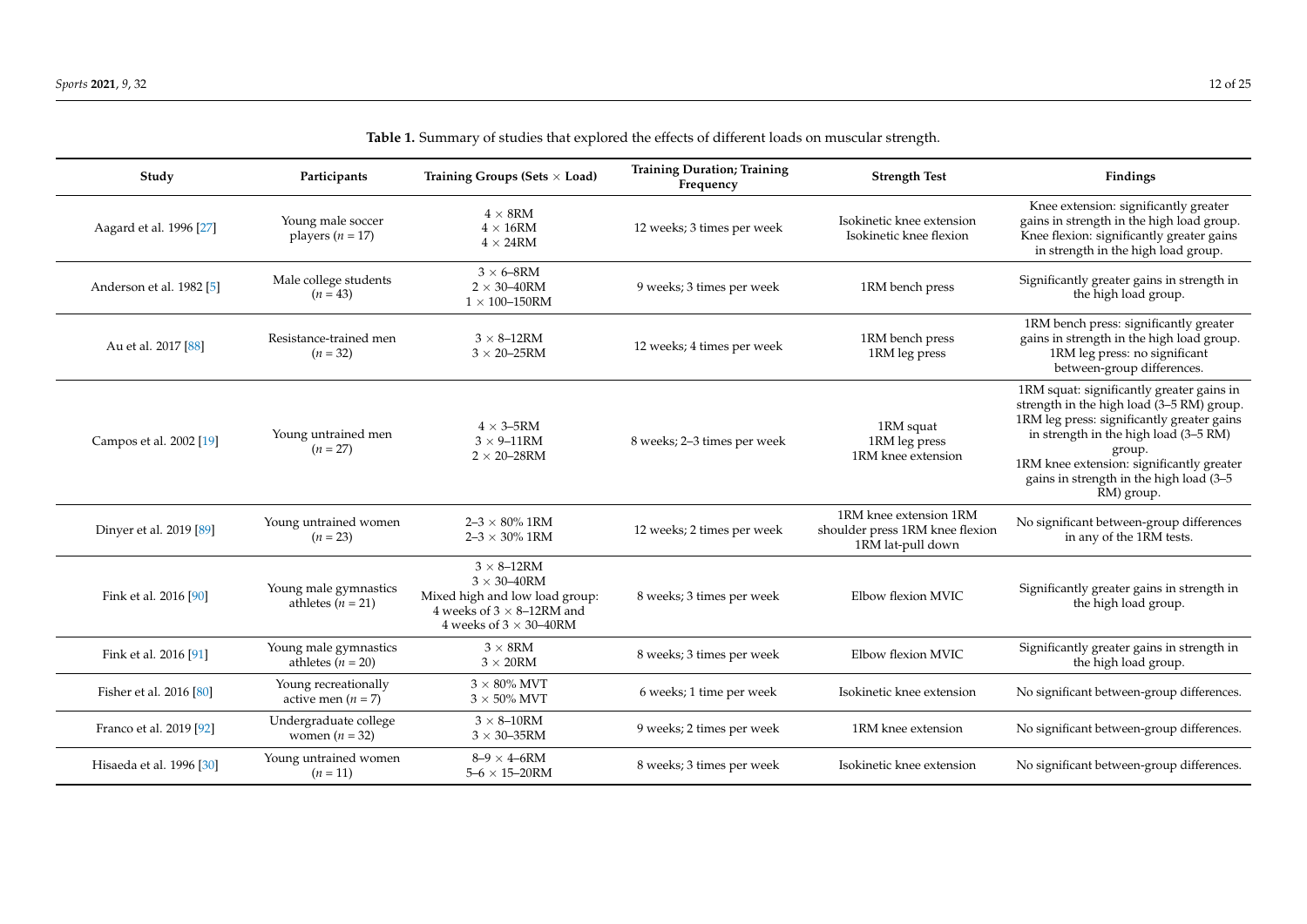| Study                       | Participants                                                   | Training Groups (Sets $\times$ Load)                                                                                                                 | <b>Training Duration; Training</b><br>Frequency | <b>Strength Test</b>                                                                                                                                                                                                        | Findings                                                                                                                                                                                                                               |
|-----------------------------|----------------------------------------------------------------|------------------------------------------------------------------------------------------------------------------------------------------------------|-------------------------------------------------|-----------------------------------------------------------------------------------------------------------------------------------------------------------------------------------------------------------------------------|----------------------------------------------------------------------------------------------------------------------------------------------------------------------------------------------------------------------------------------|
| Jenkins et al. 2017 [8]     | Young untrained men<br>$(n = 26)$                              | $3 \times 80\%$ 1RM<br>$3 \times 30\%$ 1RM                                                                                                           | 6 weeks; 3 times per week                       | 1RM knee extension<br>Knee extension MVIC                                                                                                                                                                                   | 1RM knee extension: significantly greater<br>gains in strength in the high load group.<br>Knee extension MVIC: significantly<br>greater gains in strength in the high load<br>group.                                                   |
| Jessee et al. 2018 [31]     | Young untrained men<br>$(n = 40)$                              | $4 \times 70\%$ 1RM<br>$4 \times 15\%$ 1RM                                                                                                           | 8 weeks; 2 times per week                       | 1RM knee extension<br>Isokinetic knee extension<br>Knee extension MVIC                                                                                                                                                      | 1RM knee extension: significantly greater<br>gains in strength in the high load group.<br>Isokinetic knee extension: no significant<br>between-group differences.<br>Knee extension MVIC: no significant<br>between-group differences. |
| Kerr et al. 1996 [15]       | Untrained<br>postmenopausal<br>middle-aged woman<br>$(n = 46)$ | $3 \times 8$ RM<br>$3 \times 20$ RM                                                                                                                  | 1 year; 3 times per week                        | 1RM hip extension<br>1RM hip flexion<br>1RM hip abduction<br>1RM hip adduction<br>1RM leg press<br>1RM wrist curl<br>1RM reverse wrist curl<br>1RM wrist<br>pronation/supination1RM elbow<br>flexion<br>1RM elbow extension | No significant between-group differences<br>in any of the 1RM tests.                                                                                                                                                                   |
| Lasevicius et al. 2018 [78] | Young untrained men<br>$(n = 30)$                              | $3 \times 80\%$ 1RM<br>$3 \times 60\%$ 1RM<br>$3 \times 40\%$ 1RM<br>$3 \times 20\%$ 1RM                                                             | 12 weeks; 2 times per week                      | 1RM leg press<br>1RM elbow flexion                                                                                                                                                                                          | 1RM leg press: significantly greater gains<br>in strength in the high load (60% and 80%<br>1RM) groups.<br>1RM elbow flexion: significantly greater<br>gains in strength in the high load (60%<br>and 80% 1RM) groups.                 |
| Lasevicius et al. 2019 [42] | Young untrained men<br>$(n = 25)$                              | $3 \times 80\%$ 1RM (to failure)<br>$3 \times 80\%$ 1RM (not to failure)<br>$3 \times 30\%$ 1RM (to failure)<br>$3 \times 30\%$ 1RM (not to failure) | 8 weeks; 2 times per week                       | 1RM knee extension                                                                                                                                                                                                          | Significantly greater gains in strength in<br>the high load groups.                                                                                                                                                                    |
| Lim et al. 2019 [74]        | Young untrained men<br>$(n = 21)$                              | $3 \times 80\%$ 1RM (to failure)<br>$3 \times 30\%$ 1RM (to failure)<br>$3 \times 30\%$ 1RM (volume-matched<br>to 80% 1RM)                           | 10 weeks; 3 times per week                      | 1RM knee extension<br>Isokinetic knee extension                                                                                                                                                                             | 1RM knee extension: no significant<br>between-group differences.<br>Isokinetic knee extension: significantly<br>greater gains in strength in the low load<br>(to failure) group.                                                       |

**Table 1.** *Cont.*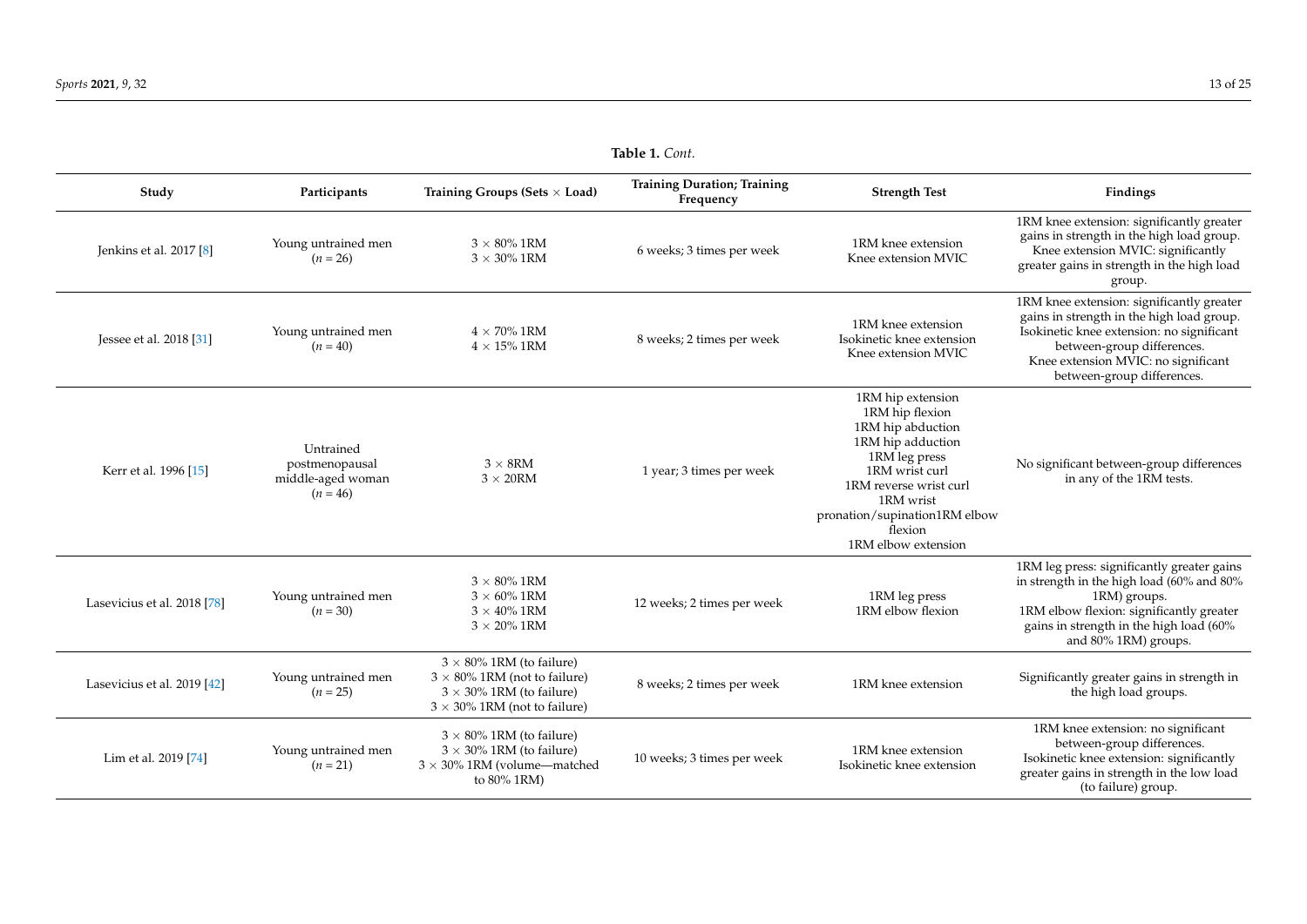| Study                                                | Participants                         | Training Groups (Sets $\times$ Load)                                                                                                                 | <b>Training Duration; Training</b><br>Frequency | <b>Strength Test</b>                                                         | Findings                                                                                                                                                                                                                                                                                   |
|------------------------------------------------------|--------------------------------------|------------------------------------------------------------------------------------------------------------------------------------------------------|-------------------------------------------------|------------------------------------------------------------------------------|--------------------------------------------------------------------------------------------------------------------------------------------------------------------------------------------------------------------------------------------------------------------------------------------|
| Lopes et al. 2017 [48]                               | Resistance-trained men<br>$(n = 16)$ | $6 \times 10$ RM<br>$3 \times 20$ RM                                                                                                                 | 6 weeks; 4 times per week                       | 1RM bench press<br>1RM squat                                                 | 1RM bench press: no significant<br>between-group differences.<br>1RM squat: no significant between-group<br>differences.                                                                                                                                                                   |
| Mitchell et al. 2012 [73]                            | Young untrained men<br>$(n = 18)$    | $3 \times 80\%$ 1RM<br>$1 \times 80\%$ 1RM<br>$3 \times 30\%$ 1RM                                                                                    | 10 weeks; 3 times per week                      | 1RM knee extension<br>Knee extension MVIC                                    | 1RM knee extension: significantly greater<br>gains in strength in the high load<br>groups.Knee extension MVIC: no<br>significant between-group differences.                                                                                                                                |
| Morton et al. 2016 [16]                              | Resistance-trained men<br>$(n = 49)$ | $3 \times 8 - 12$ RM<br>$3 \times 20 - 25$ RM                                                                                                        | 12 weeks; 4 times per week                      | 1RM bench press<br>1RM leg press<br>1RM shoulder press<br>1RM knee extension | 1RM bench press: significantly greater<br>gains in strength in the high load group.<br>1RM leg press: no significant<br>between-group differences.<br>1RM shoulder press: no significant<br>between-group differences.<br>1RM knee extension: no significant<br>between-group differences. |
| Nobrega et al. 2018 [93]                             | Young untrained men<br>$(n = 32)$    | $3 \times 80\%$ 1RM (to failure)<br>$3 \times 80\%$ 1RM (not to failure)<br>$3 \times 30\%$ 1RM (to failure)<br>$3 \times 30\%$ 1RM (not to failure) | 12 weeks; 2 times per week                      | 1RM knee extension                                                           | No significant between-group differences.                                                                                                                                                                                                                                                  |
| Ogasawara et al. 2013 [13]                           | Young untrained men<br>$(n = 9)$     | $3 \times 75\%$ 1RM<br>$4 \times 30\%$ 1RM                                                                                                           | 6 weeks; 3 times per week                       | 1RM bench press<br>Elbow extension MVIC                                      | 1RM bench press: significantly greater<br>gains in strength in the high load group.<br>Elbow extension MVIC: significantly<br>greater gains in strength in the high load<br>group.                                                                                                         |
| Ozaki et al. 2018 [94]                               | Young untrained men<br>$(n = 9)$     | $3 \times 80\%$ 1RM<br>$3 \times 30\%$ 1RM                                                                                                           | 8 weeks; 2-3 times per week                     | 1RM elbow flexion<br>Elbow flexion MVIC                                      | 1RM elbow flexion: significantly greater<br>gains in strength in the high load group.<br>Elbow flexion MVIC: significantly greater<br>gains in strength in the high load group.                                                                                                            |
| Popov et al. 2006 [95]                               | Physically active men<br>$(n = 18)$  | 3 and $7 \times 80\%$ MVIC<br>1 and $4 \times 50\%$ MVIC                                                                                             | 8 weeks; 3 times per week                       | Knee extension MVIC                                                          | No significant between-group differences.                                                                                                                                                                                                                                                  |
| Rana et al. 2008 and Schuenke<br>et al. 2012 [14,75] | Young untrained women<br>$(n = 27)$  | $3 \times 6 - 10$ RM<br>$3 \times 6$ -10RM (low velocity)<br>$3 \times 20 - 30$ RM                                                                   | 6 weeks; 2-3 times per week                     | 1RM squat<br>1RM leg press<br>1RM knee extension                             | 1RM squat: no significant between-group<br>differences.<br>1RM leg press: significantly greater gains<br>in strength in the high load group.<br>1RM knee extension: significantly greater<br>gains in strength in the high load group.                                                     |

**Table 1.** *Cont.*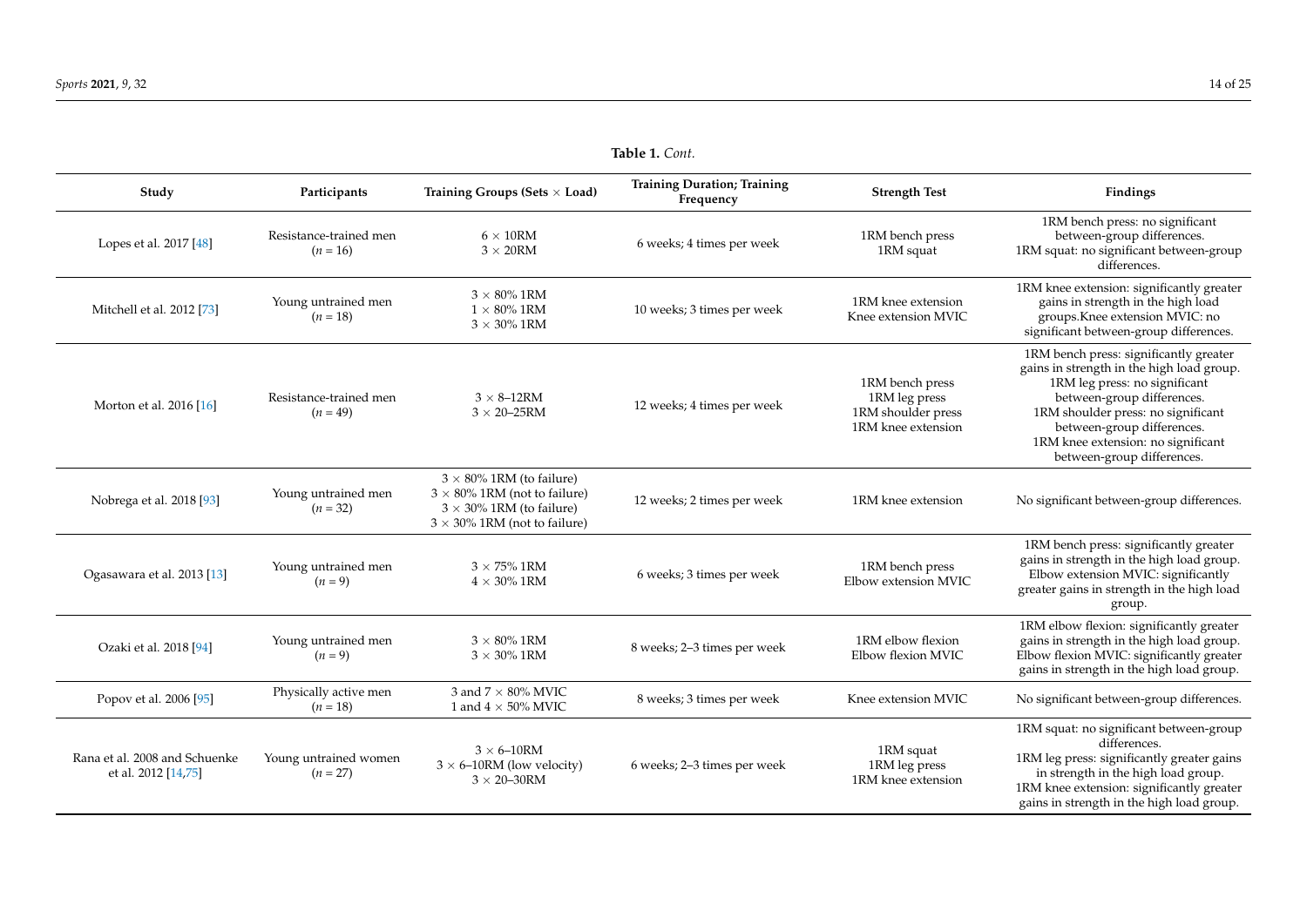| Study                       | Participants                                                  | Training Groups (Sets $\times$ Load)                                             | <b>Training Duration; Training</b><br>Frequency | <b>Strength Test</b>                                                                          | Findings                                                                                                                                                                                                                                                                                |  |
|-----------------------------|---------------------------------------------------------------|----------------------------------------------------------------------------------|-------------------------------------------------|-----------------------------------------------------------------------------------------------|-----------------------------------------------------------------------------------------------------------------------------------------------------------------------------------------------------------------------------------------------------------------------------------------|--|
| Schoenfeld et al. 2015 [17] | Resistance-trained men<br>$(n = 18)$                          | $3 \times 8 - 12$ RM<br>$3 \times 25 - 35$ RM                                    | 8 weeks; 3 times per week                       | 1RM bench press<br>1RM squat                                                                  | 1RM bench press: no significant<br>between-group differences.<br>1RM squat: significantly greater gains in<br>strength in the high load group.                                                                                                                                          |  |
| Schoenfeld et al. 2020 [26] | Young untrained men<br>$(n = 27)$                             | $4 \times 6 - 10$ RM<br>$4 \times 20 - 30$ RM                                    | 8 weeks; 2 times per week                       | Ankle plantar flexion MVIC                                                                    | No significant between-group differences.                                                                                                                                                                                                                                               |  |
| Stefanaki et al. 2019 [96]  | Young untrained women<br>$(n = 13)$                           | $1 \times 80\%$ 1RM<br>$1 \times 30\%$ 1RM                                       | 6 weeks; 2 times per week                       | 1RM knee extension<br>1RM elbow flexion                                                       | 1RM knee extension: no significant<br>between-group differences.<br>1RM elbow flexion: no significant<br>between-group differences.                                                                                                                                                     |  |
| Stone & Coulter 1994 [6]    | College-aged untrained<br>women $(n = 50)$                    | $3 \times 6 - 8$ RM<br>$2 \times 15 - 20$ RM<br>$1 \times 30 - 40$ RM            | 9 weeks; 3 times per week                       | 1RM bench press<br>1RM squat                                                                  | 1RM bench press: no significant<br>between-group differences.<br>1RM squat: no significant between-group<br>differences.                                                                                                                                                                |  |
| Tanimoto & Ishii 2006 [97]  | Young untrained men<br>$(n = 24)$                             | $3 \times 80\%$ 1RM<br>$3 \times 50\%$ 1RM (low velocity)<br>$3 \times 50\%$ 1RM | 12 weeks; 3 times per week                      | 1RM knee extension<br>Knee extension MVIC                                                     | 1RM knee extension: no significant<br>between-group differences.<br>Knee extension MVIC: significantly<br>greater gains in strength in the high load<br>group.                                                                                                                          |  |
| Tanimoto et al. 2008 [98]   | Young untrained men<br>$(n = 24)$                             | $3 \times 80 - 90\%$ 1RM<br>$3 \times 55 - 60\%$ 1RM                             | 13 weeks; 2 times per week                      | 1RM squat<br>1RM chest press<br>1RM lat-pull down<br>1RM abdominal bend<br>1RM back extension | No significant between-group differences<br>in any of the 1RM tests.                                                                                                                                                                                                                    |  |
| Van Roie et al. 2013 [29]   | Young untrained males<br>$(n = 14)$ and females<br>$(n = 10)$ | $1 \times 10$ -12RM<br>$1 \times 60$ RM followed by 10-20RM                      | 9 weeks; 3 times per week                       | 1RM knee extension<br>Knee extension MVIC<br>Isokinetic knee extension                        | 1RM knee extension: significantly greater<br>gains in strength in the high load group.<br>Knee extension MVIC: significantly<br>greater gains in strength in the high load<br>group.<br>Isokinetic knee extension: significantly<br>greater gains in strength in the low load<br>group. |  |

#### **Table 1.** *Cont.*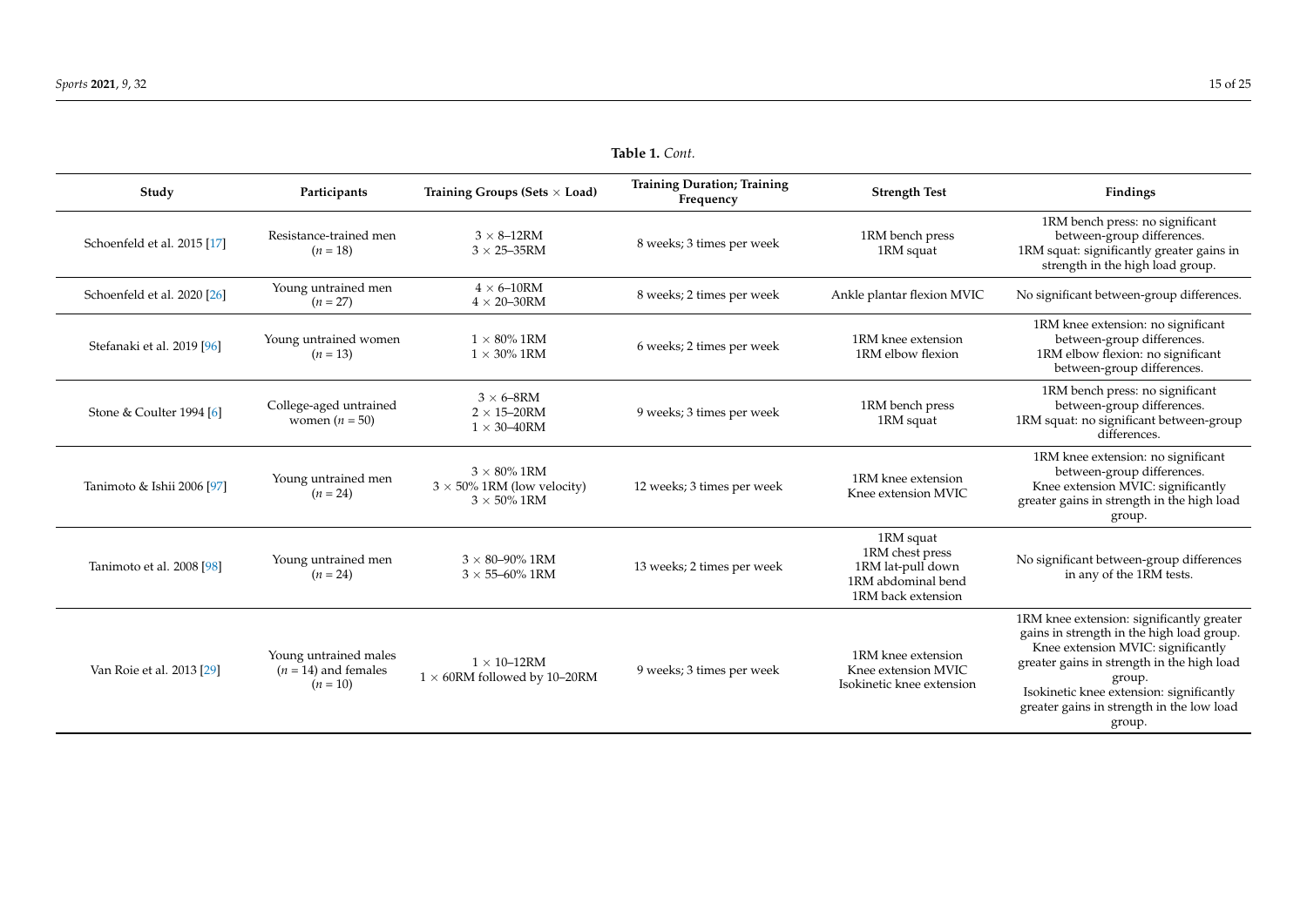| 1 <b>abie 1.</b> Cont.    |                                                               |                                                                            |                                                 |                                                                                         |                                                                                                                                                                                                                                                                                                                             |  |
|---------------------------|---------------------------------------------------------------|----------------------------------------------------------------------------|-------------------------------------------------|-----------------------------------------------------------------------------------------|-----------------------------------------------------------------------------------------------------------------------------------------------------------------------------------------------------------------------------------------------------------------------------------------------------------------------------|--|
| Study                     | Participants                                                  | Training Groups (Sets $\times$ Load)                                       | <b>Training Duration; Training</b><br>Frequency | <b>Strength Test</b>                                                                    | Findings                                                                                                                                                                                                                                                                                                                    |  |
| Van Roie et al. 2013 [28] | Untrained older males<br>$(n = 26)$ and females<br>$(n = 30)$ | $2 \times 10$ –15RM<br>$1 \times 80 - 100$ RM<br>$1 \times 60RM + 10-20RM$ | 12 weeks; 3 times per week                      | 1RM knee extension<br>1RM leg press<br>Knee extension MVIC<br>Isokinetic knee extension | 1RM knee extension: significantly greater<br>gains in strength in the high load group.<br>1RM leg press: significantly greater gains<br>in strength in the high load group.<br>Knee extension MVIC: no significant<br>between-group differences.<br>Isokinetic knee extension: no significant<br>between-group differences. |  |
| Weiss et al. 1999 [99]    | Young untrained men<br>$(n = 28)$                             | $4 \times 3 - 5RM$<br>$4 \times 13 - 15$ RM<br>$4 \times 23 - 25$ RM       | 7 weeks; 3 times per week                       | 1RM squat<br>Isokinetic knee flexion<br>Isokinetic knee extension                       | 1RM squat: significantly greater gains in<br>strength in the high load group.<br>Isokinetic knee flexion: no significant<br>between-group differences.<br>Isokinetic knee extension: no significant<br>between-group differences.                                                                                           |  |

RM: repetition maximum; MVIC: maximal voluntary isometric contraction; MVT: maximal voluntary torque.

**Table 2.** Summary of studies that explored the effects of different loads on muscular hypertrophy (site-specific measures).

<span id="page-15-0"></span>

| Study                    | Participants                                 | Training Groups (Sets $\times$ Load)                                                                                                                     | <b>Training Duration; Training</b><br>Frequency | <b>Hypertrophy Outcome</b>                 | Findings                                                                                                                                                                                                                       |
|--------------------------|----------------------------------------------|----------------------------------------------------------------------------------------------------------------------------------------------------------|-------------------------------------------------|--------------------------------------------|--------------------------------------------------------------------------------------------------------------------------------------------------------------------------------------------------------------------------------|
| Campos et al. 2002 [19]  | Young untrained men ( $n = 27$ )             | $4 \times 3 - 5RM$<br>$3 \times 9 - 11$ RM<br>$2 \times 20 - 28$ RM                                                                                      | 8 weeks; 2-3 times per week                     | Muscle fiber CSA (type I, IIa, and<br>IIx) | Type I: significantly greater gains in<br>the 3–5RM and 9–11RM groups.<br>Type IIa: significantly greater gains in<br>the 3-5RM and 9-11RM groups.<br>Type IIx: significantly greater gains in<br>the 3-5RM and 9-11RM groups. |
| Fink et al. 2016 [90]    | Young male gymnastics athletes<br>$(n = 21)$ | $3 \times 8 - 12$ RM<br>$3 \times 30 - 40$ RM<br>Mixed high and low load group:<br>4 weeks of $3 \times 8$ –12RM and 4<br>weeks of $3 \times 30 - 40$ RM | 8 weeks; 3 times per week                       | Elbow flexor CSA                           | No significant between-group<br>differences.                                                                                                                                                                                   |
| Fink et al. 2016 [91]    | Young male gymnastics athletes<br>$(n = 20)$ | $3 \times 8$ RM<br>$3 \times 20$ RM                                                                                                                      | 8 weeks; 3 times per week                       | Elbow flexor CSA                           | No significant between-group<br>differences.                                                                                                                                                                                   |
| Hisaeda et al. 1996 [30] | Young untrained women ( $n = 11$ )           | $8-9 \times 4-6$ RM<br>$5 - 6 \times 15 - 20$ RM                                                                                                         | 8 weeks; 3 times per week                       | Quadriceps CSA                             | No significant between-group<br>differences.                                                                                                                                                                                   |

**Table 1.** *Cont.*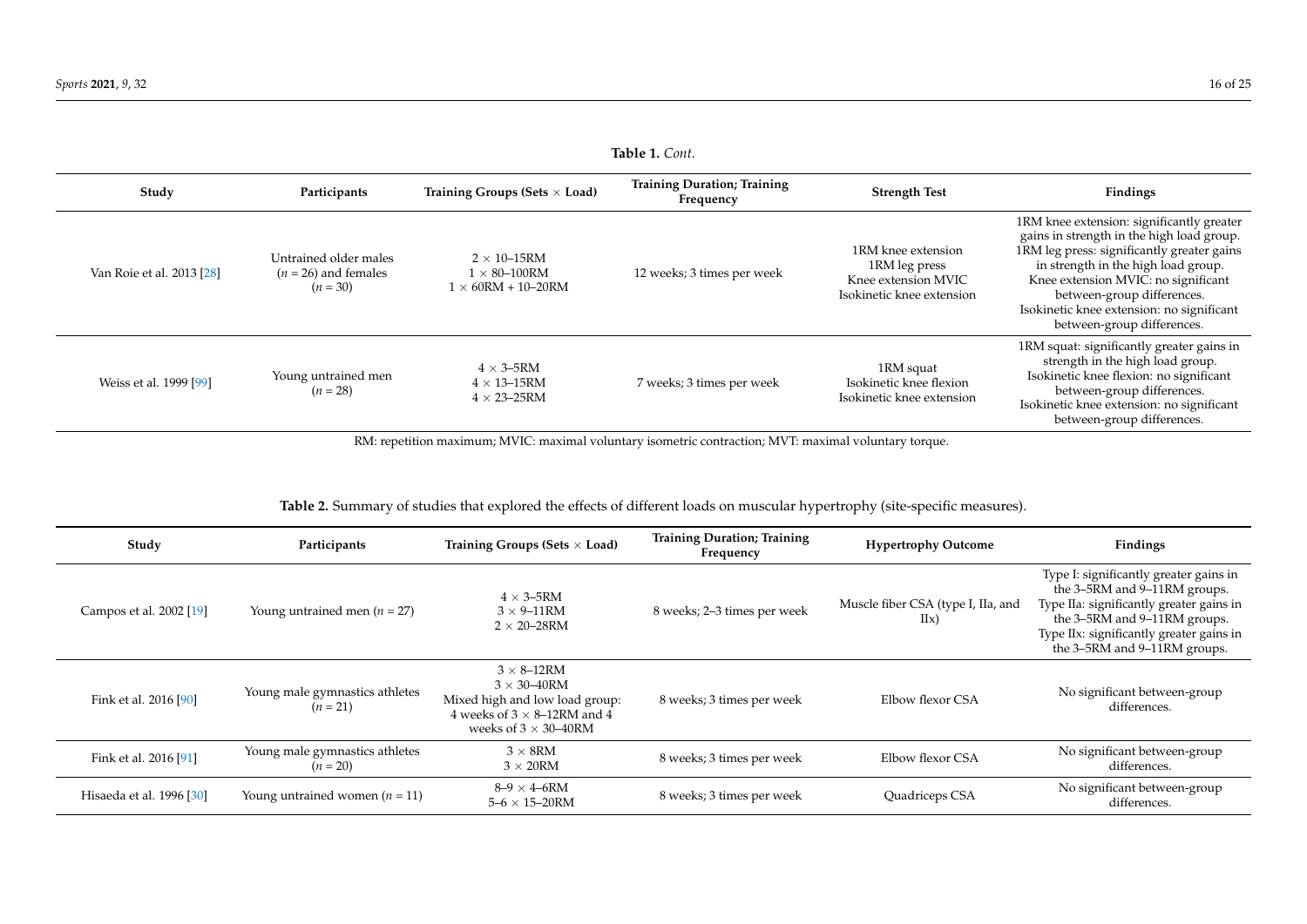| Study                       | Participants                        | Training Groups (Sets $\times$ Load)                                                                                                                 | <b>Training Duration; Training</b><br>Frequency | <b>Hypertrophy Outcome</b>                               | Findings                                                                                                                                                                                         |
|-----------------------------|-------------------------------------|------------------------------------------------------------------------------------------------------------------------------------------------------|-------------------------------------------------|----------------------------------------------------------|--------------------------------------------------------------------------------------------------------------------------------------------------------------------------------------------------|
| Jenkins et al. 2017 [8]     | Young untrained men ( $n = 26$ )    | $3 \times 80\%$ 1RM<br>$3 \times 30\%$ 1RM                                                                                                           | 6 weeks; 3 times per week                       | Quadriceps muscle thickness                              | No significant between-group<br>differences.                                                                                                                                                     |
| Jessee et al. 2018 [31]     | Young untrained men ( $n = 40$ )    | $4 \times 70\%$ 1RM<br>$4 \times 15\%$ 1RM                                                                                                           | 8 weeks; 2 times per week                       | Quadriceps muscle thickness                              | No significant between-group<br>differences.                                                                                                                                                     |
| Lasevicius et al. 2018 [78] | Young untrained men ( $n = 30$ )    | $3 \times 80\%$ 1RM<br>$3 \times 60\%$ 1RM<br>$3 \times 40\%$ 1RM<br>$3 \times 20\%$ 1RM                                                             | 12 weeks; 2 times per week                      | Elbow flexor and quadriceps<br><b>CSA</b>                | Elbow flexor: significantly greater<br>gains in the 80% 1RM group<br>compared to 20% 1RM group.<br>Quadriceps: significantly greater<br>gains in the 80% 1RM group<br>compared to 20% 1RM group. |
| Lasevicius et al. 2019 [42] | Young untrained men ( $n = 25$ )    | $3 \times 80\%$ 1RM (to failure)<br>$3 \times 80\%$ 1RM (not to failure)<br>$3 \times 30\%$ 1RM (to failure)<br>$3 \times 30\%$ 1RM (not to failure) | 8 weeks; 2 times per week                       | Quadriceps CSA                                           | Significantly greater gains in the 80%<br>1RM groups and the 30% 1RM group<br>(to failure)                                                                                                       |
| Lim et al. 2019 [74]        | Young untrained men ( $n = 21$ )    | $3 \times 80\%$ 1RM (to failure)<br>$3 \times 30\%$ 1RM (to failure)<br>$3 \times 30\%$ 1RM (volume-matched<br>to 80% 1RM)                           | 10 weeks; 3 times per week                      | Muscle fiber CSA (type I and<br>type $II$ )              | Type I: significantly greater gains in<br>the groups training to failure.<br>Type II: no significant between-group<br>differences.                                                               |
| Mitchell et al. 2012 [73]   | Young untrained men ( $n = 18$ )    | $3 \times 80\%$ 1RM<br>$1 \times 80\%$ 1RM<br>$3 \times 30\%$ 1RM                                                                                    | 10 weeks; 3 times per week                      | Quadriceps CSA, muscle fiber<br>CSA (type I and type II) | No significant between-group<br>differences in any of the outcomes.                                                                                                                              |
| Morton et al. 2016 [16]     | Resistance-trained men ( $n = 49$ ) | $3 \times 8 - 12$ RM<br>$3 \times 20 - 25$ RM                                                                                                        | 12 weeks; 4 times per week                      | Muscle fiber CSA (type I and<br>type II)                 | No significant between-group<br>differences in any of the outcomes.                                                                                                                              |
| Nobrega et al. 2018 [93]    | Young untrained men ( $n = 32$ )    | $3 \times 80\%$ 1RM (to failure)<br>$3 \times 80\%$ 1RM (not to failure)<br>$3 \times 30\%$ 1RM (to failure)<br>$3 \times 30\%$ 1RM (not to failure) | 12 weeks; 2 times per week                      | Quadriceps CSA                                           | No significant between-group<br>differences.                                                                                                                                                     |
| Ogasawara et al. 2013 [13]  | Young untrained men ( $n = 9$ )     | $3 \times 75\%$ 1RM<br>$4 \times 30\%$ 1RM                                                                                                           | 6 weeks; 3 times per week                       | Triceps brachii and pectoralis<br>major CSA              | Triceps brachii: no significant<br>between-group differences.<br>Pectoralis major: no significant<br>between-group differences.                                                                  |
| Ozaki et al. 2018 [94]      | Young untrained men $(n = 9)$       | $3 \times 80\%$ 1RM<br>$3 \times 30\%$ 1RM                                                                                                           | 8 weeks; 2-3 times per week                     | Elbow flexor CSA                                         | No significant between-group<br>differences.                                                                                                                                                     |
| Popov et al. 2006 [95]      | Physically active men ( $n = 18$ )  | 3 and $7 \times 80\%$ MVIC<br>1 and $4 \times 50\%$ MVIC                                                                                             | 8 weeks; 3 times per week                       | Quadriceps and gluteus CSA                               | Quadriceps: no significant<br>between-group differences.<br>Gluteus: no significant<br>between-group differences.                                                                                |

**Table 2.** *Cont.*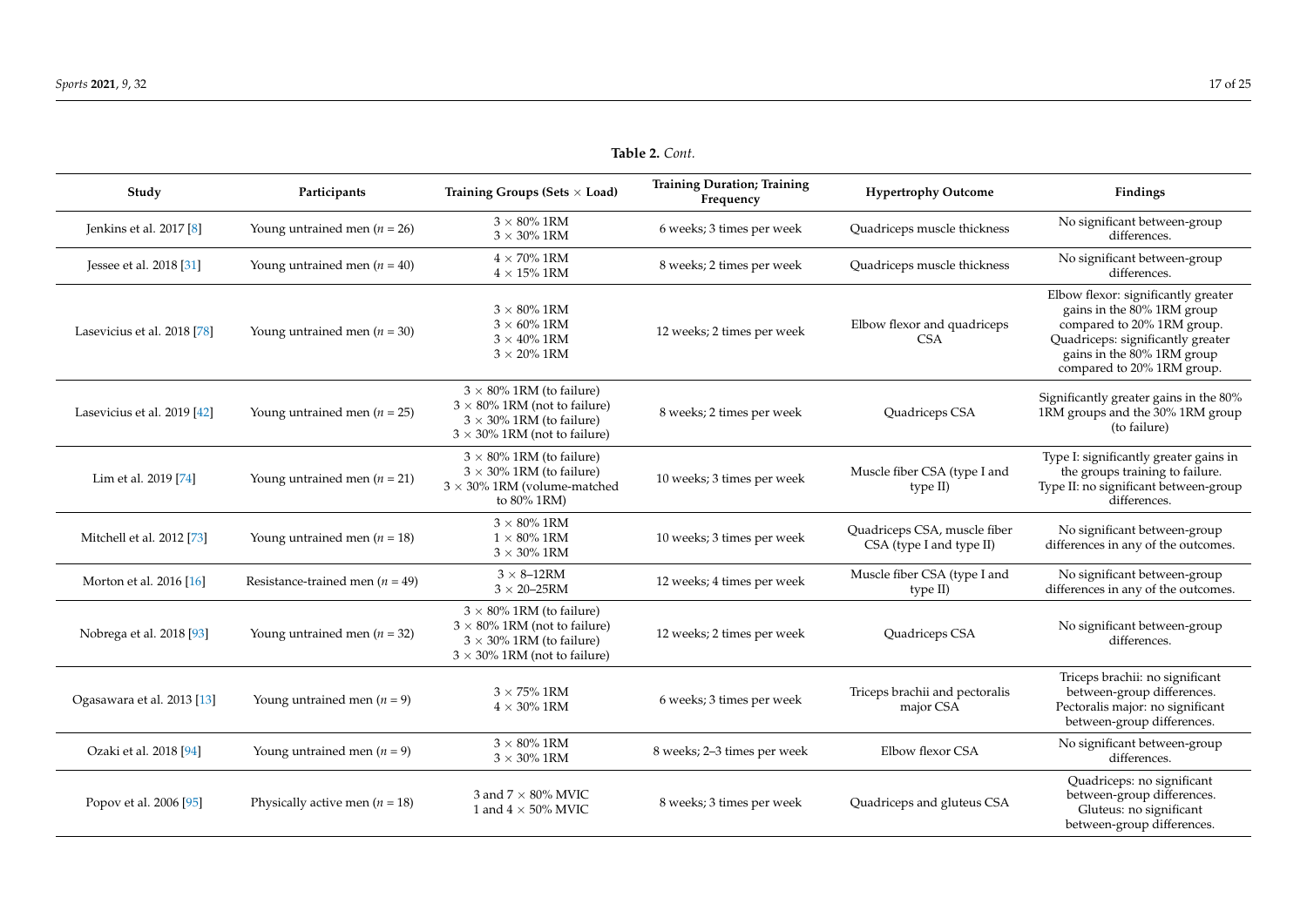| Table 2. Cont.                                       |                                                                |                                                                                    |                                                 |                                                                  |                                                                                                                                                                                                            |  |
|------------------------------------------------------|----------------------------------------------------------------|------------------------------------------------------------------------------------|-------------------------------------------------|------------------------------------------------------------------|------------------------------------------------------------------------------------------------------------------------------------------------------------------------------------------------------------|--|
| Study                                                | Participants                                                   | Training Groups (Sets $\times$ Load)                                               | <b>Training Duration; Training</b><br>Frequency | <b>Hypertrophy Outcome</b>                                       | Findings                                                                                                                                                                                                   |  |
| Rana et al. 2008 and<br>Schuenke et al. 2012 [14,75] | Young untrained women ( $n = 27$ )                             | $3 \times 6 - 10$ RM<br>$3 \times 6$ –10RM (low velocity)<br>$3 \times 20 - 30$ RM | 6 weeks; 2-3 times per week                     | Muscle fiber CSA (type I, IIa<br>and $IIx$ )                     | Type I: significantly greater gains in<br>the high load group.<br>Type IIa: significantly greater gains in<br>both high load groups.<br>Type IIx: significantly greater gains in<br>both high load groups. |  |
| Schoenfeld et al. 2015 [17]                          | Resistance-trained men ( $n = 18$ )                            | $3 \times 8 - 12$ RM<br>$3 \times 25 - 35$ RM                                      | 8 weeks; 3 times per week                       | Elbow flexor, elbow extensor, and<br>quadriceps muscle thickness | No significant between-group<br>differences in any of the outcomes.                                                                                                                                        |  |
| Schoenfeld et al. 2020 [26]                          | Young untrained men ( $n = 27$ )                               | $4 \times 6 - 10$ RM<br>$4 \times 20 - 30$ RM                                      | 8 weeks; 2 times per week                       | Calf muscle thickness                                            | No significant between-group<br>differences.                                                                                                                                                               |  |
| Stefanaki et al. 2019 [96]                           | Young untrained women ( $n = 13$ )                             | $1 \times 80\%$ 1RM<br>$1 \times 30\%$ 1RM                                         | 6 weeks; 2 times per week                       | Elbow flexor and quadriceps<br>muscle thickness                  | Elbow flexor: no significant<br>between-group differences.<br>Quadriceps: no significant<br>between-group differences.                                                                                     |  |
| Tanimoto & Ishii 2006 [97]                           | Young untrained men ( $n = 24$ )                               | $3 \times 80\%$ 1RM<br>$3 \times 50\%$ 1RM (low velocity)<br>$3 \times 50\%$ 1RM   | 12 weeks; 3 times per week                      | Quadriceps CSA                                                   | Significantly greater gains in the 80%<br>1RM and 50% 1RM (low<br>velocity) groups.                                                                                                                        |  |
| Tanimoto et al. 2008 [98]                            | Young untrained men ( $n = 24$ )                               | $3 \times 80 - 90\%$ 1RM<br>$3 \times 55 - 60\%$ 1RM                               | 13 weeks; 2 times per week                      | Upper and lower-body muscle<br>thickness (multiple sites)        | No significant between-group<br>differences.                                                                                                                                                               |  |
| Van Roie et al. 2013 [28]                            | Untrained older males ( $n = 26$ )<br>and females ( $n = 30$ ) | $2 \times 10$ -15RM<br>$1 \times 80 - 100$ RM<br>$1 \times 60RM + 10-20RM$         | 12 weeks; 3 times per week                      | Quadriceps CSA                                                   | No significant between-group<br>differences.                                                                                                                                                               |  |

RM: repetition maximum; CSA: cross-sectional area.

**Table 3.** Summary of studies that explored the effects of different loads on muscular endurance.

<span id="page-17-0"></span>

| Study                    | Participants                        | <b>Training Groups</b><br>(Sets $\times$ Load)                                    | <b>Training Duration; Training</b><br>Frequency | <b>Muscular Endurance Test</b>                                                                                                     | Findings                                                                                                                                                                |
|--------------------------|-------------------------------------|-----------------------------------------------------------------------------------|-------------------------------------------------|------------------------------------------------------------------------------------------------------------------------------------|-------------------------------------------------------------------------------------------------------------------------------------------------------------------------|
| Anderson et al. 1982 [5] | Male college students<br>$(n = 43)$ | $3 \times 6 - 8$ RM<br>$2 \times 30 - 40$ RM<br>$1\times100\text{--}150\text{RM}$ | 9 weeks; 3 times per week                       | Relative endurance: 40%<br>1RM (post-intervention<br>values) in the bench press<br>Absolute endurance: 27 kg in<br>the bench press | Relative endurance: significantly<br>greater gains in muscular endurance<br>in the low load groups.<br>Absolute endurance: no significant<br>between-group differences. |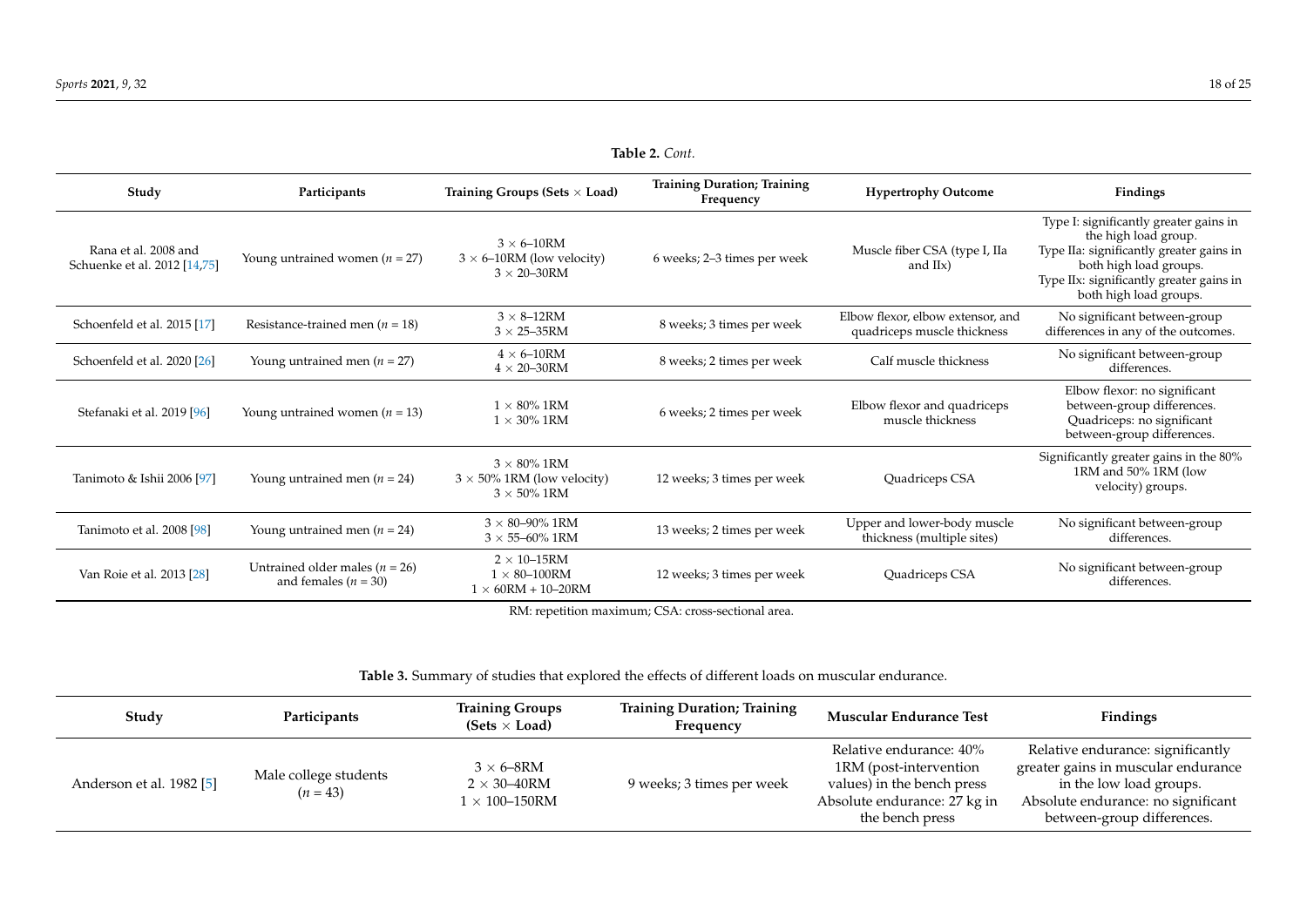Schoenfeld et al. 2015 [\[17\]](#page-20-26)

Resistance-trained men  $(n = 18)$ 

 $3 \times 8$ –12RM<br> $3 \times 25$ –35RM

|                                                          | Table 3. Cont.                      |                                                                                    |                                                 |                                                                                                             |                                                                                                                                                                                                                                                                                      |  |  |  |
|----------------------------------------------------------|-------------------------------------|------------------------------------------------------------------------------------|-------------------------------------------------|-------------------------------------------------------------------------------------------------------------|--------------------------------------------------------------------------------------------------------------------------------------------------------------------------------------------------------------------------------------------------------------------------------------|--|--|--|
| Study                                                    | Participants                        | <b>Training Groups</b><br>(Sets $\times$ Load)                                     | <b>Training Duration; Training</b><br>Frequency | <b>Muscular Endurance Test</b>                                                                              | Findings                                                                                                                                                                                                                                                                             |  |  |  |
| Campos et al. 2002 [19]                                  | Young untrained men<br>$(n = 27)$   | $4 \times 3 - 5$ RM<br>$3 \times 9 - 11$ RM<br>$2 \times 20 - 28$ RM               | 8 weeks; 2-3 times per week                     | Relative endurance: 60%<br>1RM (post-intervention<br>values) in the squat, leg press,<br>and knee extension | Squat: significantly greater gains in<br>muscular endurance in the low<br>load group.<br>Leg press: significantly greater gains<br>in muscular endurance in the low<br>load group.<br>Knee extension: significantly greater<br>gains in muscular endurance in the<br>low load group. |  |  |  |
| Jessee et al. 2018 [31]                                  | Young untrained men<br>$(n = 40)$   | $4 \times 70\%$ 1RM<br>$4 \times 15\%$ 1RM                                         | 8 weeks; 2 times per week                       | Relative endurance: 42.5%<br>1RM (pre-intervention values)<br>in the knee extension                         | No significant between-group<br>differences.                                                                                                                                                                                                                                         |  |  |  |
| Mitchell et al. 2012 [73]                                | Young untrained men<br>$(n = 18)$   | $3 \times 80\%$ 1RM<br>$1 \times 80\%$ 1RM<br>$3 \times 30\%$ 1RM                  | 10 weeks; 3 times per week                      | Relative endurance: 30% and<br>80% 1RM (post-intervention<br>values) in the knee extension                  | 80% 1RM: no significant<br>between-group differences.<br>30% 1RM: significantly greater gains<br>in muscular endurance in the low<br>load group.                                                                                                                                     |  |  |  |
| Ozaki et al. 2018 [94]                                   | Young untrained men<br>$(n = 9)$    | $3 \times 80\%$ 1RM<br>$3 \times 30\%$ 1RM                                         | 8 weeks; 2-3 times per week                     | Relative endurance: 30%<br>1RM (post-intervention<br>values) in the elbow flexion                           | Significantly greater gains in<br>muscular endurance in the low<br>load group.                                                                                                                                                                                                       |  |  |  |
| Rana et al. 2008 and<br>Schuenke et al. 2012<br>[14, 75] | Young untrained women<br>$(n = 27)$ | $3 \times 6 - 10$ RM<br>$3 \times 6$ –10RM (low velocity)<br>$3 \times 20 - 30$ RM | 6 weeks; 2-3 times per week                     | Relative endurance: 60%<br>1RM (post-intervention<br>values) in the squat, leg press,<br>and knee extension | Squat: no significant between-group<br>differences.<br>Leg press: no significant<br>between-group differences.<br>Knee extension: no significant                                                                                                                                     |  |  |  |

8 weeks; 3 times per week

Relative endurance: 50% 1RM (post-intervention values) in the bench press between-group differences.

Significantly greater gains in muscular endurance in the low load group.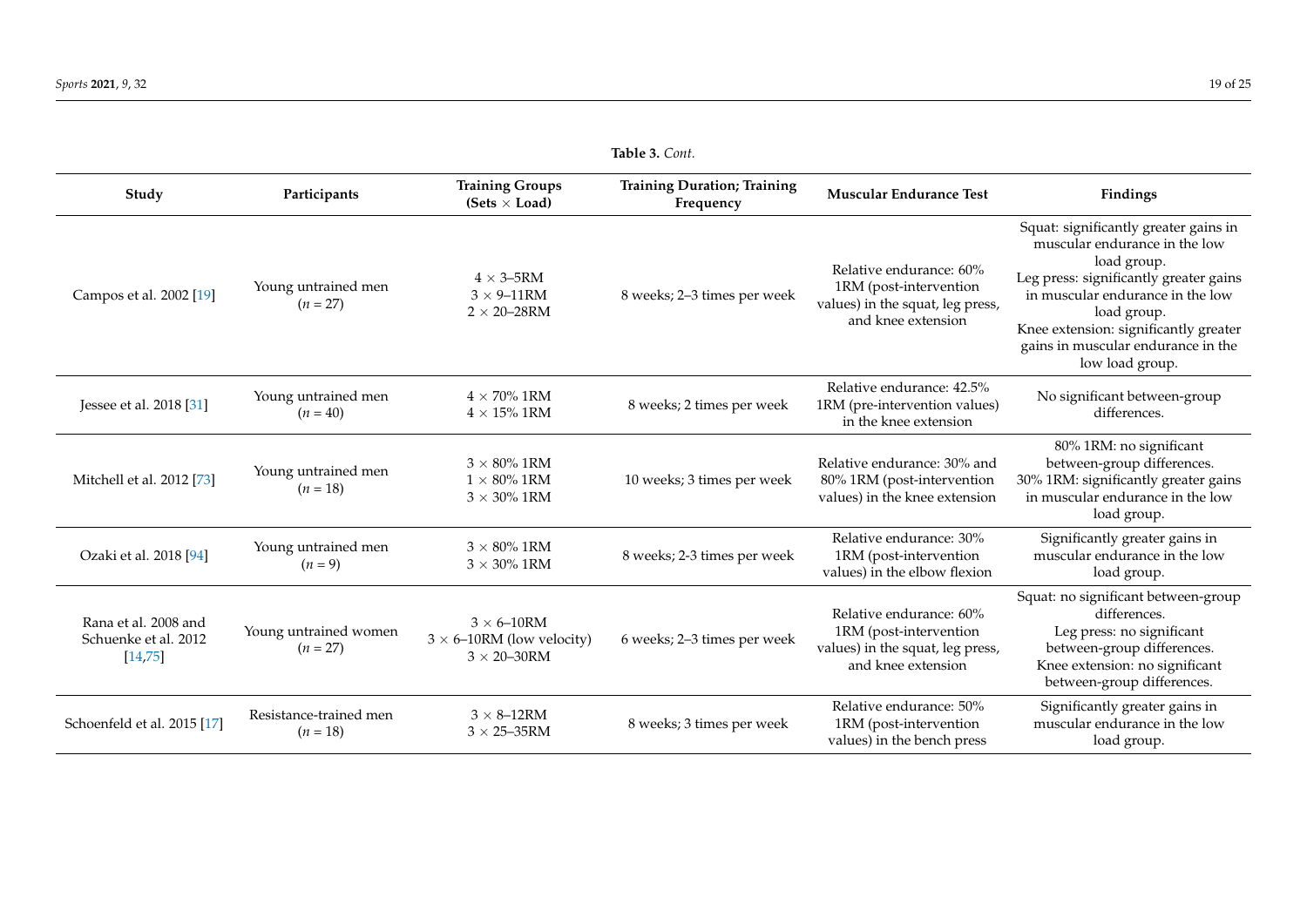| Table 3. Cont.            |                                                               |                                                                            |                                                 |                                                                                                                                                                                                                                                                                                                                |                                                                                                                                                                                                                                                                                                                                                                                                                                                     |  |  |
|---------------------------|---------------------------------------------------------------|----------------------------------------------------------------------------|-------------------------------------------------|--------------------------------------------------------------------------------------------------------------------------------------------------------------------------------------------------------------------------------------------------------------------------------------------------------------------------------|-----------------------------------------------------------------------------------------------------------------------------------------------------------------------------------------------------------------------------------------------------------------------------------------------------------------------------------------------------------------------------------------------------------------------------------------------------|--|--|
| Study                     | Participants                                                  | <b>Training Groups</b><br>$(Sets \times Load)$                             | <b>Training Duration; Training</b><br>Frequency | <b>Muscular Endurance Test</b>                                                                                                                                                                                                                                                                                                 | Findings                                                                                                                                                                                                                                                                                                                                                                                                                                            |  |  |
| Stone & Coulter 1994 [6]  | College-aged untrained<br>women $(n = 50)$                    | $3 \times 6 - 8$ RM<br>$2 \times 15 - 20$ RM<br>$1 \times 30 - 40$ RM      | 9 weeks; 3 times per week                       | Relative endurance: 45%<br>1RM (pre-intervention values)<br>in the bench press<br>45% 1RM (post-intervention<br>values) in the bench press<br>55% 1RM (pre-intervention<br>values) in the squat<br>55% 1RM (post-intervention<br>values) in the squat<br>Absolute endurance:<br>16 kg in the bench press<br>16 kg in the squat | Relative endurance (pre-intervention<br>values): no significant<br>between-group differences in the<br>bench press or squat.<br>Relative endurance<br>(post-intervention values): no<br>significant between-group<br>differences in the bench press.<br>Significantly greater gains in<br>muscular endurance in the 6–8RM<br>and 30–40RM groups.<br>Absolute endurance: no significant<br>between-group differences in the<br>bench press or squat. |  |  |
| Van Roie et al. 2013 [29] | Young untrained males<br>$(n = 14)$ and females<br>$(n = 10)$ | $1 \times 10$ -12RM<br>$1 \times 60$ RM followed by<br>10–20RM             | 9 weeks; 3 times per week                       | Isokinetic knee extension<br>maximum work                                                                                                                                                                                                                                                                                      | Significantly greater gains in<br>muscular endurance in the low<br>load group.                                                                                                                                                                                                                                                                                                                                                                      |  |  |
| Van Roie et al. 2013 [28] | Untrained older males<br>$(n = 26)$ and females<br>$(n = 30)$ | $2 \times 10$ -15RM<br>$1 \times 80 - 100$ RM<br>$1 \times 60RM + 10-20RM$ | 12 weeks; 3 times per week                      | Relative endurance: 60%<br>1RM (post-intervention<br>values) in the knee extension                                                                                                                                                                                                                                             | No significant<br>between-group differences.                                                                                                                                                                                                                                                                                                                                                                                                        |  |  |

<span id="page-19-0"></span>RM: repetition maximum; MVIC: maximal voluntary isometric contraction; MVT: maximal voluntary torque.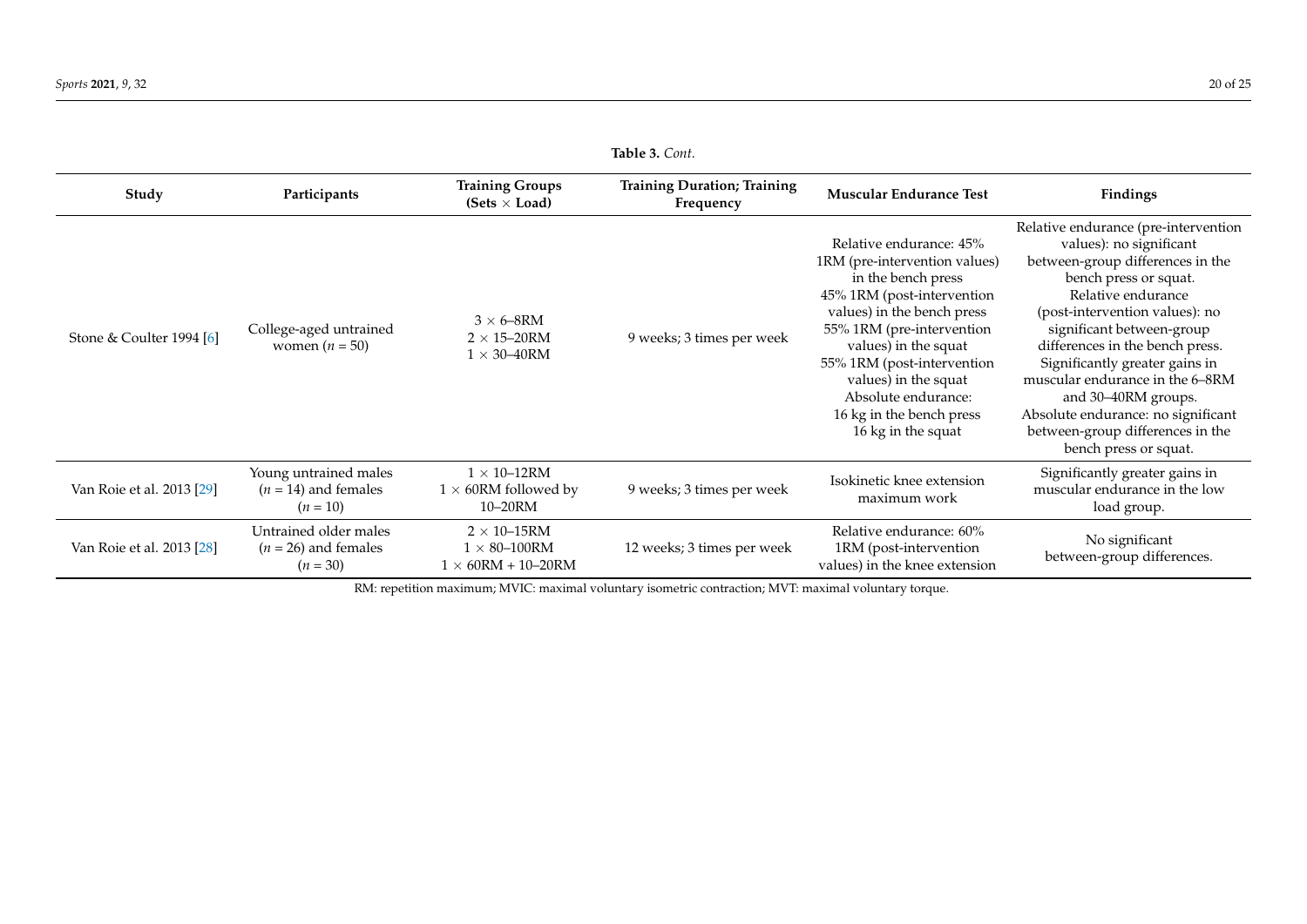<span id="page-20-19"></span>**Author Contributions:** B.J.S. conceived of the concept for the paper. All authors contributed to the writing of the manuscript. All authors have read and agreed to the published version of the manuscript.

<span id="page-20-27"></span>**Funding:** This research received no external funding.

**Institutional Review Board Statement:** Not applicable.

**Informed Consent Statement:** Not applicable.

**Data Availability Statement:** No new data were created or analyzed in this study. Data sharing is not applicable to this article.

**Acknowledgments:** We are grateful to Adam Virgile for creating Figure [2](#page-9-0) of the manuscript.

**Conflicts of Interest:** The authors report no conflicts of interest in the preparation of this paper.

### <span id="page-20-21"></span>**References**

- <span id="page-20-0"></span>1. Kraemer, W.J.; Ratamess, N.A. Fundamentals of resistance training: Progression and exercise prescription. *Med. Sci. Sports Exerc.* **2004**, *36*, 674–688. [\[CrossRef\]](http://doi.org/10.1249/01.MSS.0000121945.36635.61)
- <span id="page-20-24"></span><span id="page-20-1"></span>2. American College of Sports Medicine. American College of Sports Medicine Position Stand. Progression models in resistance training for healthy adults. *Med. Sci. Sports Exerc.* **2009**, *41*, 687–708. [\[CrossRef\]](http://doi.org/10.1249/MSS.0b013e3181915670) [\[PubMed\]](http://www.ncbi.nlm.nih.gov/pubmed/19204579)
- <span id="page-20-25"></span><span id="page-20-2"></span>3. Haff, G.G.; Triplett, N.T. *Essentials of Strength and Conditioning*; Human Kinetics: Champaign, IL, USA, 2015.
- <span id="page-20-3"></span>4. DeLorme, T.L. Restoration of muscle power by heavy resistance exercises. *J. Bone Jt. Surg.* **1945**, *27*, 645–667.
- <span id="page-20-22"></span><span id="page-20-4"></span>5. Anderson, T.; Kearney, J.T. Effects of three resistance training programs on muscular strength and absolute and relative endurance. *Res. Q. Exerc. Sport* **1982**, *53*, 1–7. [\[CrossRef\]](http://doi.org/10.1080/02701367.1982.10605218) [\[PubMed\]](http://www.ncbi.nlm.nih.gov/pubmed/7079558)
- <span id="page-20-23"></span><span id="page-20-5"></span>6. Stone, M.H.; Coulter, S.P. Strength/endurance effects from three resistance training protocols with women. *J. Strength Cond. Res.* **1994**, *8*, 231–234.
- <span id="page-20-6"></span>7. Stone, M. Position/policy statement and literature review for the National Strength and Conditioning Association on "Explosive Exercise". *NSCA J.* **1993**, *15*, 7–15.
- <span id="page-20-26"></span><span id="page-20-7"></span>8. Jenkins, N.D.M.; Miramonti, A.A.; Hill, E.C.; Smith, C.M.; Cochrane-Snyman, K.C.; Housh, T.J.; Cramer, J.T. Greater Neural Adaptations following High- vs. Low-Load Resistance Training. *Front. Physiol.* **2017**, *8*, 331. [\[CrossRef\]](http://doi.org/10.3389/fphys.2017.00331) [\[PubMed\]](http://www.ncbi.nlm.nih.gov/pubmed/28611677)
- <span id="page-20-20"></span><span id="page-20-8"></span>9. Vigotsky, A.D.; Bryanton, M.A.; Nuckols, G.; Beardsley, C.; Contreras, B.; Evans, J.; Schoenfeld, B.J. Biomechanical, Anthropometric, and Psychological Determinants of Barbell Back Squat Strength. *J. Strength Cond. Res.* **2019**, *33* (Suppl. 1), S26–S35. [\[CrossRef\]](http://doi.org/10.1519/JSC.0000000000002535)
- <span id="page-20-9"></span>10. Schoenfeld, B.J.; Grgic, J.; Ogborn, D.; Krieger, J.W. Strength and Hypertrophy Adaptations between Low- vs. High-Load Resistance Training: A Systematic Review and Metaet-analysis. *J. Strength Cond. Res.* **2017**, *31*, 3508–3523. [\[CrossRef\]](http://doi.org/10.1519/JSC.0000000000002200)
- <span id="page-20-10"></span>11. Csapo, R.; Alegre, L.M. Effects of resistance training with moderate vs heavy loads on muscle mass and strength in the elderly: A meta-analysis. *Scand. J. Med. Sci. Sports* **2016**, *26*, 995–1006. [\[CrossRef\]](http://doi.org/10.1111/sms.12536) [\[PubMed\]](http://www.ncbi.nlm.nih.gov/pubmed/26302881)
- <span id="page-20-11"></span>12. Mattocks, K.T.; Buckner, S.L.; Jessee, M.B.; Dankel, S.J.; Mouser, J.G.; Loenneke, J.P. Practicing the Test Produces Strength Equivalent to Higher Volume Training. *Med. Sci. Sports Exerc.* **2017**, *49*, 1945–1954. [\[CrossRef\]](http://doi.org/10.1249/MSS.0000000000001300) [\[PubMed\]](http://www.ncbi.nlm.nih.gov/pubmed/28463902)
- <span id="page-20-12"></span>13. Ogasawara, R.; Loenneke, J.P.; Thiebaud, R.S.; Abe, T. Low-Load Bench Press Training to Fatigue Results in Muscle Hypertrophy Similar to High-Load Bench Press Training. *Int. J. Clin. Med.* **2013**, *4*, 114–121. [\[CrossRef\]](http://doi.org/10.4236/ijcm.2013.42022)
- 14. Rana, S.R.; Chleboun, G.S.; Gilders, R.M.; Hagerman, F.C.; Herman, J.R.; Hikida, R.S.; Kushnick, M.R.; Staron, R.S.; Toma, K. Comparison of early phase adaptations for traditional strength and endurance, and low velocity resistance training programs in college-aged women. *J. Strength Cond. Res.* **2008**, *22*, 119–127. [\[CrossRef\]](http://doi.org/10.1519/JSC.0b013e31815f30e7)
- <span id="page-20-13"></span>15. Kerr, D.; Morton, A.; Dick, I.; Prince, R. Exercise effects on bone mass in postmenopausal women are site-specific and loaddependent. *J. Bone Miner. Res.* **1996**, *11*, 218–225. [\[CrossRef\]](http://doi.org/10.1002/jbmr.5650110211)
- <span id="page-20-14"></span>16. Morton, R.W.; Oikawa, S.Y.; Wavell, C.G.; Mazara, N.; McGlory, C.; Quadrilatero, J.; Baechler, B.L.; Baker, S.K.; Phillips, S.M. Neither load nor systemic hormones determine resistance training-mediated hypertrophy or strength gains in resistance-trained young men. *J. Appl. Physiol.* **2016**, *121*, 129–138. [\[CrossRef\]](http://doi.org/10.1152/japplphysiol.00154.2016) [\[PubMed\]](http://www.ncbi.nlm.nih.gov/pubmed/27174923)
- <span id="page-20-15"></span>17. Schoenfeld, B.J.; Peterson, M.D.; Ogborn, D.; Contreras, B.; Sonmez, G.T. Effects of Low- Versus High-Load Resistance Training on Muscle Strength and Hypertrophy in Well-Trained Men. *J. Strength Cond. Res.* **2015**, *29*, 2954–2963. [\[CrossRef\]](http://doi.org/10.1519/JSC.0000000000000958)
- <span id="page-20-16"></span>18. Young, W.B. Transfer of strength and power training to sports performance. *Int. J. Sports Physiol. Perform.* **2006**, *1*, 74–83. [\[CrossRef\]](http://doi.org/10.1123/ijspp.1.2.74) [\[PubMed\]](http://www.ncbi.nlm.nih.gov/pubmed/19114741)
- <span id="page-20-17"></span>19. Campos, G.E.R.; Luecke, T.J.; Wendeln, H.K.; Toma, K.; Hagerman, F.C.; Murray, T.F.; Ragg, K.E.; Ratamess, N.A.; Kraemer, W.J.; Staron, R.S. Muscular adaptations in response to three different resistance-training regimens: Specificity of repetition maximum training zones. *Eur. J. Appl. Physiol.* **2002**, *88*, 50–60. [\[CrossRef\]](http://doi.org/10.1007/s00421-002-0681-6)
- <span id="page-20-18"></span>20. Schoenfeld, B.J.; Ratamess, N.A.; Peterson, M.D.; Contreras, B.; Tiryaki-Sonmez, G.; Alvar, B.A. Effects of different volumeequated resistance training loading strategies on muscular adaptations in well-trained men. *J. Strength Cond. Res.* **2014**, *28*, 2909–2918. [\[CrossRef\]](http://doi.org/10.1519/JSC.0000000000000480)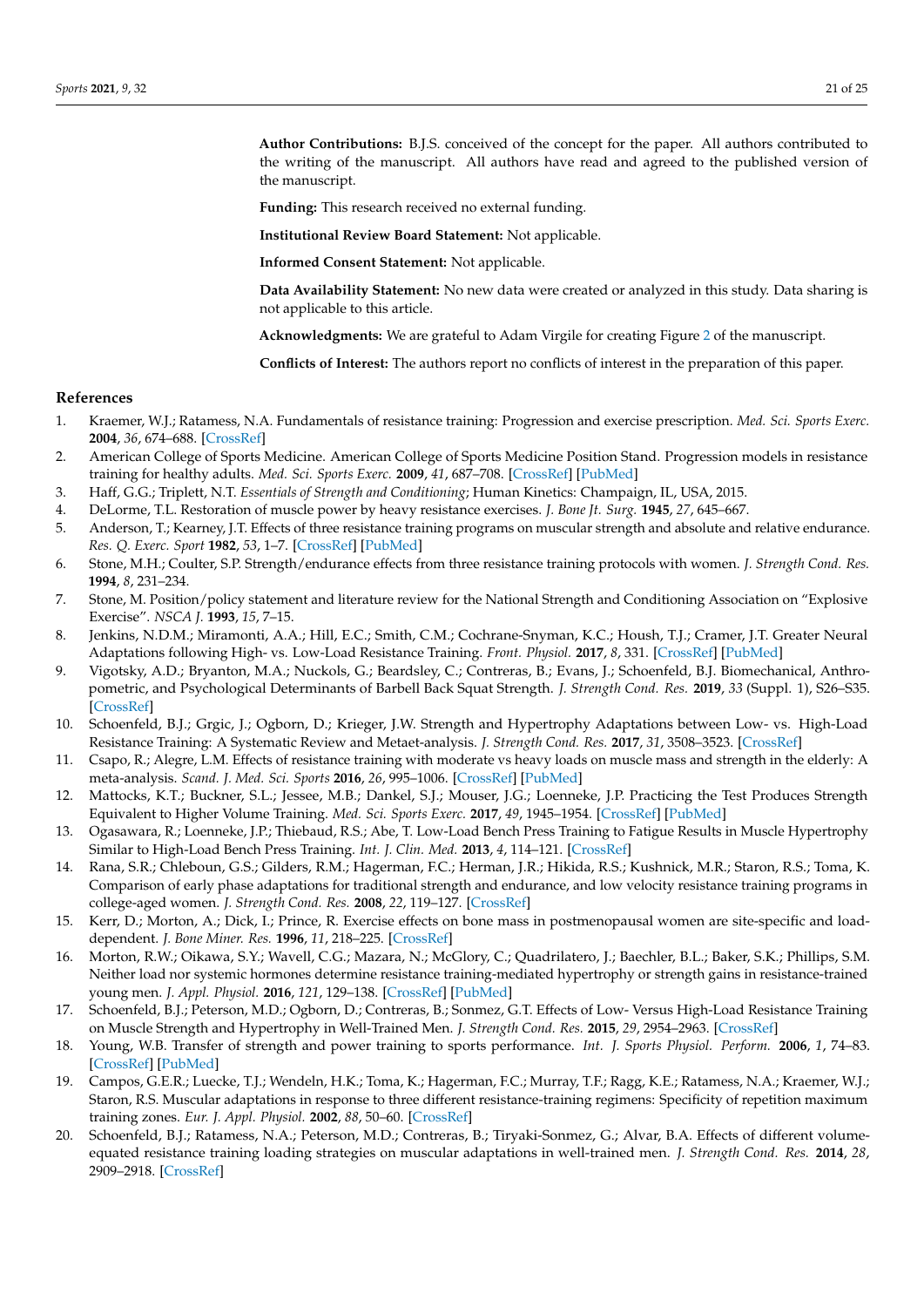- <span id="page-21-29"></span><span id="page-21-28"></span><span id="page-21-27"></span><span id="page-21-23"></span><span id="page-21-22"></span>21. Schoenfeld, B.J.; Contreras, B.; Vigotsky, A.D.; Peterson, M. Differential Effects of Heavy Versus Moderate Loads on Measures of Strength and Hypertrophy in Resistance-Trained Men. *J. Sports Sci. Med.* **2016**, *15*, 715–722.
- <span id="page-21-25"></span><span id="page-21-24"></span><span id="page-21-0"></span>22. Mangine, G.T.; Hoffman, J.R.; Gonzalez, A.M.; Townsend, J.R.; Wells, A.J.; Jajtner, A.R.; Beyer, K.S.; Boone, C.H.; Miramonti, A.A.; Wang, R.; et al. The effect of training volume and intensity on improvements in muscular strength and size in resistance-trained men. *Physiol. Rep.* **2015**, *3*. [\[CrossRef\]](http://doi.org/10.14814/phy2.12472) [\[PubMed\]](http://www.ncbi.nlm.nih.gov/pubmed/26272733)
- <span id="page-21-1"></span>23. Chestnut, J.; Docherty, D. The effects of 4 and 10 repetition maximum weight-training protocols on neuromuscular adaptations in untrained men. *J. Strength Cond. Res.* **1999**, *13*, 353–359.
- <span id="page-21-2"></span>24. Klemp, A.; Dolan, C.; Quiles, J.M.; Blanco, R.; Zoeller, R.F.; Graves, B.S.; Zourdos, M.C. Volume-equated high- and low-repetition daily undulating programming strategies produce similar hypertrophy and strength adaptations. *Appl. Physiol. Nutr. Metab.* **2016**, *41*, 699–705. [\[CrossRef\]](http://doi.org/10.1139/apnm-2015-0707) [\[PubMed\]](http://www.ncbi.nlm.nih.gov/pubmed/27218448)
- <span id="page-21-3"></span>25. Spitz, R.W.; Bell, Z.W.; Wong, V.; Yamada, Y.; Song, J.S.; Buckner, S.L.; Abe, T.; Loenneke, J.P. Strength testing or strength training: Considerations for future research. *Physiol. Meas.* **2020**, *41*, 09TR01. [\[CrossRef\]](http://doi.org/10.1088/1361-6579/abb1fa) [\[PubMed\]](http://www.ncbi.nlm.nih.gov/pubmed/33017302)
- <span id="page-21-4"></span>26. Schoenfeld, B.J.; Vigotsky, A.D.; Grgic, J.; Haun, C.; Contreras, B.; Delcastillo, K.; Francis, A.; Cote, G.; Alto, A. Do the anatomical and physiological properties of a muscle determine its adaptive response to different loading protocols? *Physiol. Rep.* **2020**, *8*, e14427. [\[CrossRef\]](http://doi.org/10.14814/phy2.14427)
- <span id="page-21-5"></span>27. Aagaard, P.; Simonsen, E.B.; Trolle, M.; Bangsbo, J.; Klausen, K. Specificity of training velocity and training load on gains in isokinetic knee joint strength. *Acta Physiol. Scand.* **1996**, *156*, 123–129. [\[CrossRef\]](http://doi.org/10.1046/j.1365-201X.1996.438162000.x)
- <span id="page-21-6"></span>28. Van Roie, E.; Delecluse, C.; Coudyzer, W.; Boonen, S.; Bautmans, I. Strength training at high versus low external resistance in older adults: Effects on muscle volume, muscle strength, and force-velocity characteristics. *Exp. Gerontol.* **2013**, *48*, 1351–1361. [\[CrossRef\]](http://doi.org/10.1016/j.exger.2013.08.010)
- <span id="page-21-7"></span>29. Van Roie, E.; Bautmans, I.; Boonen, S.; Coudyzer, W.; Kennis, E.; Delecluse, C. Impact of external resistance and maximal effort on force-velocity characteristics of the knee extensors during strengthening exercise: A randomized controlled experiment. *J. Strength Cond. Res.* **2013**, *27*, 1118–1127. [\[CrossRef\]](http://doi.org/10.1519/JSC.0b013e3182606e35)
- <span id="page-21-8"></span>30. Hisaeda, H.; Miyagawa, K.; Kuno, S.; Fukunaga, T.; Muraoka, I. Influence of two different modes of resistance training in female subjects. *Ergonomics* **1996**, *39*, 842–852. [\[CrossRef\]](http://doi.org/10.1080/00140139608964505) [\[PubMed\]](http://www.ncbi.nlm.nih.gov/pubmed/8681927)
- <span id="page-21-9"></span>31. Jessee, M.B.; Buckner, S.L.; Mouser, J.G.; Mattocks, K.T.; Dankel, S.J.; Abe, T.; Bell, Z.W.; Bentley, J.P.; Loenneke, J.P. Muscle Adaptations to High-Load Training and Very Low-Load Training with and without Blood Flow Restriction. *Front. Physiol.* **2018**, *9*, 1448. [\[CrossRef\]](http://doi.org/10.3389/fphys.2018.01448) [\[PubMed\]](http://www.ncbi.nlm.nih.gov/pubmed/30386254)
- <span id="page-21-10"></span>32. Haun, C.T.; Vann, C.G.; Roberts, B.M.; Vigotsky, A.D.; Schoenfeld, B.J.; Roberts, M.D. A Critical Evaluation of the Biological Construct Skeletal Muscle Hypertrophy: Size Matters but So Does the Measurement. *Front. Physiol.* **2019**, *10*, 247. [\[CrossRef\]](http://doi.org/10.3389/fphys.2019.00247)
- <span id="page-21-26"></span><span id="page-21-11"></span>33. Hagstrom, A.D.; Marshall, P.W.; Halaki, M.; Hackett, D.A. The Effect of Resistance Training in Women on Dynamic Strength and Muscular Hypertrophy: A Systematic Review with Meta-analysis. *Sports Med.* **2020**, *50*, 1075–1093. [\[CrossRef\]](http://doi.org/10.1007/s40279-019-01247-x) [\[PubMed\]](http://www.ncbi.nlm.nih.gov/pubmed/31820374)
- <span id="page-21-12"></span>34. Schoenfeld, B.J. The mechanisms of muscle hypertrophy and their application to resistance training. *J. Strength Cond. Res.* **2010**, *24*, 2857–2872. [\[CrossRef\]](http://doi.org/10.1519/JSC.0b013e3181e840f3) [\[PubMed\]](http://www.ncbi.nlm.nih.gov/pubmed/20847704)
- <span id="page-21-13"></span>35. Hackett, D.A.; Johnson, N.A.; Chow, C.M. Training practices and ergogenic aids used by male bodybuilders. *J. Strength Cond. Res.* **2013**, *27*, 1609–1617. [\[CrossRef\]](http://doi.org/10.1519/JSC.0b013e318271272a) [\[PubMed\]](http://www.ncbi.nlm.nih.gov/pubmed/22990567)
- <span id="page-21-14"></span>36. Schoenfeld, B.J. Postexercise hypertrophic adaptations: A reexamination of the hormone hypothesis and its applicability to resistance training program design. *J. Strength Cond. Res.* **2013**, *27*, 1720–1730. [\[CrossRef\]](http://doi.org/10.1519/JSC.0b013e31828ddd53)
- <span id="page-21-15"></span>37. Kumar, V.; Selby, A.; Rankin, D.; Patel, R.; Atherton, P.; Hildebrandt, W.; Williams, J.; Smith, K.; Seynnes, O.; Hiscock, N.; et al. Age-related differences in the dose-response relationship of muscle protein synthesis to resistance exercise in young and old men. *J. Physiol.* **2009**, *587*, 211–217. [\[CrossRef\]](http://doi.org/10.1113/jphysiol.2008.164483)
- <span id="page-21-16"></span>38. Holm, L.; van Hall, G.; Rose, A.J.; Miller, B.F.; Doessing, S.; Richter, E.A.; Kjaer, M. Contraction intensity and feeding affect collagen and myofibrillar protein synthesis rates differently in human skeletal muscle. *Am. J. Physiol. Endocrinol. Metab.* **2010**, *298*, E257–E269. [\[CrossRef\]](http://doi.org/10.1152/ajpendo.00609.2009)
- <span id="page-21-17"></span>39. Burd, N.A.; West, D.W.; Staples, A.W.; Atherton, P.J.; Baker, J.M.; Moore, D.R.; Holwerda, A.M.; Parise, G.; Rennie, M.J.; Baker, S.K.; et al. Low-load high volume resistance exercise stimulates muscle protein synthesis more than high-load low volume resistance exercise in young men. *PLoS ONE* **2010**, *5*, e12033. [\[CrossRef\]](http://doi.org/10.1371/journal.pone.0012033)
- <span id="page-21-18"></span>40. Popov, D.V.; Lysenko, E.A.; Bachinin, A.V.; Miller, T.F.; Kurochkina, N.S.; Kravchenko, I.V.; Furalyov, V.A.; Vinogradova, O.L. Influence of resistance exercise intensity and metabolic stress on anabolic signaling and expression of myogenic genes in skeletal muscle. *Muscle Nerve* **2015**, *51*, 434–442. [\[CrossRef\]](http://doi.org/10.1002/mus.24314)
- <span id="page-21-19"></span>41. Lysenko, E.A.; Popov, D.V.; Vepkhvadze, T.F.; Sharova, A.P.; Vinogradova, O.L. Signaling responses to high and moderate load strength exercise in trained muscle. *Physiol. Rep.* **2019**, *7*, e14100. [\[CrossRef\]](http://doi.org/10.14814/phy2.14100) [\[PubMed\]](http://www.ncbi.nlm.nih.gov/pubmed/31090216)
- <span id="page-21-20"></span>42. Lasevicius, T.; Schoenfeld, B.J.; Silva-Batista, C.; Barros, T.S.; Aihara, A.Y.; Brendon, H.; Longo, A.R.; Tricoli, V.; Peres, B.A.; Teixeira, E.L. Muscle Failure Promotes Greater Muscle Hypertrophy in Low-Load but Not in High-Load Resistance Training. *J. Strength Cond. Res.* **2019**. [\[CrossRef\]](http://doi.org/10.1519/JSC.0000000000003454) [\[PubMed\]](http://www.ncbi.nlm.nih.gov/pubmed/31895290)
- <span id="page-21-21"></span>43. Mitchell, C.J.; Churchward-Venne, T.A.; Parise, G.; Bellamy, L.; Baker, S.K.; Smith, K.; Atherton, P.J.; Phillips, S.M. Acute post-exercise myofibrillar protein synthesis is not correlated with resistance training-induced muscle hypertrophy in young men. *PLoS ONE* **2014**, *9*, e89431. [\[CrossRef\]](http://doi.org/10.1371/journal.pone.0089431)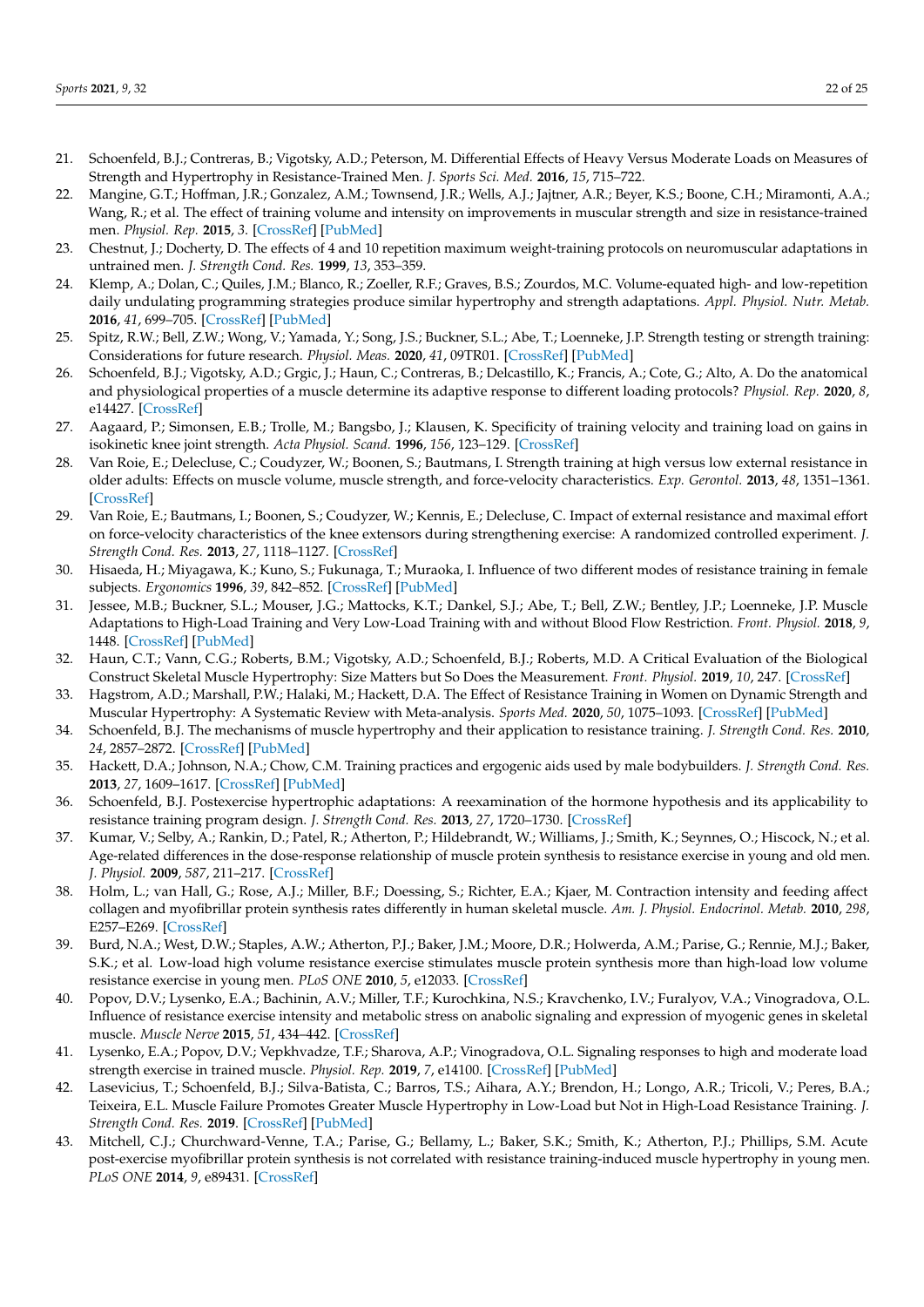- <span id="page-22-20"></span><span id="page-22-0"></span>44. Wernbom, M.; Augustsson, J.; Thomee, R. The influence of frequency, intensity, volume and mode of strength training on whole muscle cross-sectional area in humans. *Sports Med.* **2007**, *37*, 225–264. [\[CrossRef\]](http://doi.org/10.2165/00007256-200737030-00004) [\[PubMed\]](http://www.ncbi.nlm.nih.gov/pubmed/17326698)
- <span id="page-22-1"></span>45. Straight, C.R.; Fedewa, M.V.; Toth, M.J.; Miller, M.S. Improvements in skeletal muscle fiber size with resistance training are age-dependent in older adults: A systematic review and meta-analysis. *J. Appl. Physiol.* **2020**, *129*, 392–403. [\[CrossRef\]](http://doi.org/10.1152/japplphysiol.00170.2020) [\[PubMed\]](http://www.ncbi.nlm.nih.gov/pubmed/32702280)
- <span id="page-22-2"></span>46. Schoenfeld, B.J.; Ogborn, D.; Krieger, J.W. Dose-response relationship between weekly resistance training volume and increases in muscle mass: A systematic review and meta-analysis. *J. Sports Sci.* **2017**, *35*, 1073–1082. [\[CrossRef\]](http://doi.org/10.1080/02640414.2016.1210197)
- <span id="page-22-3"></span>47. Peterson, M.D.; Pistilli, E.; Haff, G.G.; Hoffman, E.P.; Gordon, P.M. Progression of volume load and muscular adaptation during resistance exercise. *Eur. J. Appl. Physiol.* **2011**, *111*, 1063–1071. [\[CrossRef\]](http://doi.org/10.1007/s00421-010-1735-9)
- <span id="page-22-4"></span>48. Lopes, C.R.; Aoki, M.S.; Crisp, A.H.; de Mattos, R.S.; Lins, M.A.; da Mota, G.R.; Schoenfeld, B.J.; Marchetti, P.H. The effect of different resistance training load schemes on strength and body composition in trained men. *J. Hum. Kinet.* **2017**, *1*, 177–186. [\[CrossRef\]](http://doi.org/10.1515/hukin-2017-0081)
- <span id="page-22-5"></span>49. Holm, L.; Reitelseder, S.; Pedersen, T.G.; Doessing, S.; Petersen, S.G.; Flyvbjerg, A.; Andersen, J.L.; Aagaard, P.; Kjaer, M. Changes in muscle size and MHC composition in response to resistance exercise with heavy and light loading intensity. *J. Appl. Physiol.* **2008**, *105*, 1454–1461. [\[CrossRef\]](http://doi.org/10.1152/japplphysiol.90538.2008)
- <span id="page-22-6"></span>50. Schoenfeld, B.J.; Pope, Z.K.; Benik, F.M.; Hester, G.M.; Sellers, J.; Nooner, J.L.; Schnaiter, J.A.; Bond-Williams, K.E.; Carter, A.S.; Ross, C.L.; et al. Longer inter-set rest periods enhance muscle strength and hypertrophy in resistance-trained men. *J. Strength Cond. Res.* **2016**, *30*, 1805–1812. [\[CrossRef\]](http://doi.org/10.1519/JSC.0000000000001272)
- <span id="page-22-7"></span>51. McKendry, J.; Perez-Lopez, A.; McLeod, M.; Luo, D.; Dent, J.R.; Smeuninx, B.; Yu, J.; Taylor, A.E.; Philp, A.; Breen, L. Short inter-set rest blunts resistance exercise-induced increases in myofibrillar protein synthesis and intracellular signalling in young males. *Exp. Physiol.* **2016**, *101*, 866–882. [\[CrossRef\]](http://doi.org/10.1113/EP085647)
- <span id="page-22-8"></span>52. Grgic, J.; Schoenfeld, B.J. Are the Hypertrophic Adaptations to High and Low-Load Resistance Training Muscle Fiber Type Specific? *Front. Physiol.* **2018**, *9*, 402. [\[CrossRef\]](http://doi.org/10.3389/fphys.2018.00402) [\[PubMed\]](http://www.ncbi.nlm.nih.gov/pubmed/29720946)
- <span id="page-22-9"></span>53. Ahmetov, I.I.; Vinogradova, O.L.; Williams, A.G. Gene polymorphisms and fiber-type composition of human skeletal muscle. *Int. J. Sport Nutr. Exerc. Metab.* **2012**, *22*, 292–303. [\[CrossRef\]](http://doi.org/10.1123/ijsnem.22.4.292) [\[PubMed\]](http://www.ncbi.nlm.nih.gov/pubmed/22645169)
- <span id="page-22-10"></span>54. Gundermann, D. Mechanisms of Blood Flow Restriction Exercise in Skeletal Muscle Adaptations. Ph.D. Thesis, The University of Texas Medical Branch, Galveston, TX, USA, 2016.
- <span id="page-22-11"></span>55. Jakobsgaard, J.E.; Christiansen, M.; Sieljacks, P.; Wang, J.; Groennebaek, T.; de Paoli, F.; Vissing, K. Impact of blood flow-restricted bodyweight exercise on skeletal muscle adaptations. *Clin. Physiol. Funct. Imaging.* **2018**, *38*, 965–975. [\[CrossRef\]](http://doi.org/10.1111/cpf.12509) [\[PubMed\]](http://www.ncbi.nlm.nih.gov/pubmed/29446524)
- 56. Bjornsen, T.; Wernbom, M.; Lovstad, A.; Paulsen, G.; D'Souza, R.F.; Cameron-Smith, D.; Flesche, A.; Hisdal, J.; Berntsen, S.; Raastad, T. Delayed myonuclear addition, myofiber hypertrophy, and increases in strength with high-frequency low-load blood flow restricted training to volitional failure. *J. Appl. Physiol.* **2019**, *126*, 578–592. [\[CrossRef\]](http://doi.org/10.1152/japplphysiol.00397.2018)
- <span id="page-22-12"></span>57. Bjornsen, T.; Wernbom, M.; Kirketeig, A.; Paulsen, G.; Samnøy, L.; Bækken, L.; Cameron-Smith, D.; Berntsen, S.; Raastad, T. Type 1 Muscle Fiber Hypertrophy after Blood Flow-restricted Training in Powerlifters. *Med. Sci. Sports Exerc.* **2019**, *51*, 288–298. [\[CrossRef\]](http://doi.org/10.1249/MSS.0000000000001775) [\[PubMed\]](http://www.ncbi.nlm.nih.gov/pubmed/30188363)
- <span id="page-22-13"></span>58. Burd, N.A.; Moore, D.R.; Mitchell, C.J.; Phillips, S.M. Big claims for big weights but with little evidence. *Eur. J. Appl. Physiol.* **2012**, *113*, 267–268. [\[CrossRef\]](http://doi.org/10.1007/s00421-012-2527-1)
- <span id="page-22-14"></span>59. Farup, J.; de Paoli, F.; Bjerg, K.; Riis, S.; Ringgard, S.; Vissing, K. Blood flow restricted and traditional resistance training performed to fatigue produce equal muscle hypertrophy. *Scand. J. Med. Sci. Sports* **2015**, *25*, 754–763. [\[CrossRef\]](http://doi.org/10.1111/sms.12396)
- <span id="page-22-15"></span>60. Ampomah, K.; Amano, S.; Wages, N.P.; Volz, L.; Clift, R.; Ludin, A.F.M.; Nakazawa, M.; Law, T.D.; Manini, T.M.; Thomas, J.S.; et al. Blood Flow-restricted Exercise Does Not Induce a Cross-Transfer of Effect: A Randomized Controlled Trial. *Med. Sci. Sports Exerc.* **2019**, *51*, 1817–1827. [\[CrossRef\]](http://doi.org/10.1249/MSS.0000000000001984)
- <span id="page-22-16"></span>61. Hwang, P.S.; Willoughby, D.S. Mechanisms Behind Blood Flow-Restricted Training and its Effect Toward Muscle Growth. *J. Strength Cond. Res.* **2019**, *33*, S167–S179. [\[CrossRef\]](http://doi.org/10.1519/JSC.0000000000002384)
- <span id="page-22-17"></span>62. Pearson, S.J.; Hussain, S.R. A review on the mechanisms of blood-flow restriction resistance training-induced muscle hypertrophy. *Sports Med.* **2015**, *45*, 187–200. [\[CrossRef\]](http://doi.org/10.1007/s40279-014-0264-9) [\[PubMed\]](http://www.ncbi.nlm.nih.gov/pubmed/25249278)
- <span id="page-22-18"></span>63. Haun, C.T.; Mumford, P.W.; Roberson, P.A.; Romero, M.A.; Mobley, C.B.; Kephart, W.C.; Anderson, R.G.; Colquhoun, R.J.; Muddle, T.W.D.; Luera, M.J.; et al. Molecular, neuromuscular, and recovery responses to light versus heavy resistance exercise in young men. *Physiol. Rep.* **2017**, *5*, e13457. [\[CrossRef\]](http://doi.org/10.14814/phy2.13457)
- 64. Schoenfeld, B.J.; Contreras, B.; Willardson, J.M.; Fontana, F.; Tiryaki-Sonmez, G. Muscle activation during low- versus high-load resistance training in well-trained men. *Eur. J. Appl. Physiol.* **2014**, *114*, 2491–2497. [\[CrossRef\]](http://doi.org/10.1007/s00421-014-2976-9)
- 65. Schoenfeld, B.J.; Contreras, B.; Vigotsky, A.; Sonmez, G.T.; Fontana, F. Upper body muscle activation during low- versus high-load resistance exercise in the bench press. *Isokinet. Exerc. Sci.* **2016**, *24*, 217–224. [\[CrossRef\]](http://doi.org/10.3233/IES-160620)
- 66. Jenkins, N.D.; Housh, T.J.; Bergstrom, H.C.; Cochrane, K.C.; Hill, E.C.; Smith, C.M.; Johnson, G.O.; Schmidt, R.J.; Cramer, J.T. Muscle activation during three sets to failure at 80 vs. 30% 1RM resistance exercise. *Eur. J. Appl. Physiol.* **2015**, *115*, 2335–2347. [\[CrossRef\]](http://doi.org/10.1007/s00421-015-3214-9)
- <span id="page-22-19"></span>67. Morton, R.W.; Sonne, M.W.; Farias Zuniga, A.; Mohammad, I.Y.Z.; Jones, A.; McGlory, C.; Keir, P.J.; Potvin, J.R.; Phillips, S.M. Muscle fibre activation is unaffected by load and repetition duration when resistance exercise is performed to task failure. *J. Physiol.* **2019**, *597*, 4601–4613. [\[CrossRef\]](http://doi.org/10.1113/JP278056)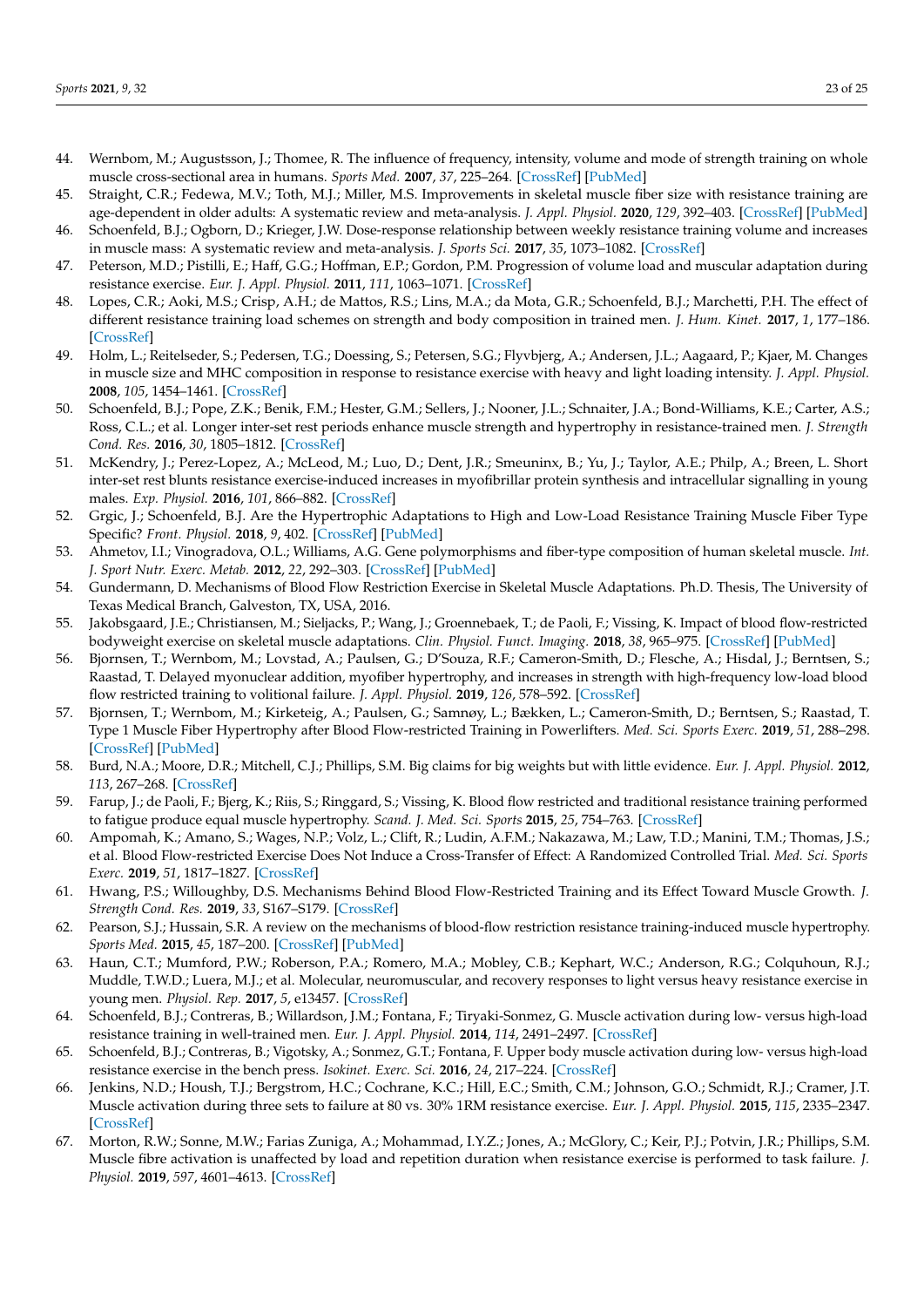- <span id="page-23-26"></span><span id="page-23-25"></span><span id="page-23-24"></span><span id="page-23-0"></span>68. Vigotsky, A.D.; Halperin, I.; Lehman, G.J.; Trajano, G.S.; Vieira, T.M. Interpreting Signal Amplitudes in Surface Electromyography Studies in Sport and Rehabilitation Sciences. *Front. Physiol.* **2018**, *8*, 985. [\[CrossRef\]](http://doi.org/10.3389/fphys.2017.00985)
- <span id="page-23-23"></span><span id="page-23-1"></span>69. Muddle, T.W.D.; Colquhoun, R.J.; Magrini, M.A.; Luera, M.J.; DeFreitas, J.M.; Jenkins, N.D.M. Effects of fatiguing, submaximal high- versus low-torque isometric exercise on motor unit recruitment and firing behavior. *Physiol. Rep.* **2018**, *6*, e13675. [\[CrossRef\]](http://doi.org/10.14814/phy2.13675) [\[PubMed\]](http://www.ncbi.nlm.nih.gov/pubmed/29673119)
- <span id="page-23-2"></span>70. Vinogradova, O.L.; Popov, D.V.; Netreba, A.I.; Tsvirkun, D.V.; Kurochkina, N.S.; Bachinin, A.V.; Bravyĭ, I.R.; Liubaeva, E.V.; Lysenko, E.A.; Miller, T.F.; et al. Optimization of training: Development of a new partial load mode of strength training. *Fiziol. Cheloveka* **2013**, *39*, 71–85.
- <span id="page-23-21"></span>71. Netreba, A.; Popov, D.; Bravyy, Y.; Lyubaeva, E.; Terada, M.; Ohira, T.; Okabe, H.; Vinogradova, O.; Ohira, Y. Responses of knee extensor muscles to leg press training of various types in human. *Ross Fiziol Zh Im I M Sechenova* **2013**, *99*, 406–416. [\[PubMed\]](http://www.ncbi.nlm.nih.gov/pubmed/23789443)
- <span id="page-23-3"></span>72. Netreba, A.I.; Popov, D.V.; Liubaeva, E.V.; Bravyĭ, I.R.; Prostova, A.B.; Lemesheva, I.S.; Vinogradova, O.L. Physiological effects of using the low intensity strength training without relaxation in single-joint and multi-joint movements. *Ross Fiziol Zh Im I M Sechenova* **2007**, *93*, 27–38.
- <span id="page-23-4"></span>73. Mitchell, C.J.; Churchward-Venne, T.A.; West, D.D.; Burd, N.A.; Breen, L.; Baker, S.K.; Phillips, S.M. Resistance exercise load does not determine training-mediated hypertrophic gains in young men. *J. Appl. Physiol.* **2012**, *113*, 71–77. [\[CrossRef\]](http://doi.org/10.1152/japplphysiol.00307.2012)
- <span id="page-23-5"></span>74. Lim, C.; Kim, H.J.; Morton, R.W.; Harris, R.; Phillips, S.M.; Jeong, T.S.; Kim, C.K. Resistance Exercise-induced Changes in Muscle Phenotype Are Load Dependent. *Med. Sci. Sports Exerc.* **2019**, *51*, 2578–2585. [\[CrossRef\]](http://doi.org/10.1249/MSS.0000000000002088)
- <span id="page-23-6"></span>75. Schuenke, M.D.; Herman, J.R.; Gliders, R.M.; Hagerman, F.C.; Hikida, R.S.; Rana, S.R.; Ragg, K.E.; Staron, R.S. Early-phase muscular adaptations in response to slow-speed versus traditional resistance-training regimens. *Eur. J. Appl. Physiol.* **2012**, *112*, 3585–3595. [\[CrossRef\]](http://doi.org/10.1007/s00421-012-2339-3) [\[PubMed\]](http://www.ncbi.nlm.nih.gov/pubmed/22328004)
- <span id="page-23-7"></span>76. Grgic, J. The Effects of Low-Load vs. High-Load Resistance Training on Muscle Fiber Hypertrophy: A Meta-Analysis. *J. Hum. Kinet.* **2020**, *74*, 51–58.
- <span id="page-23-8"></span>77. Counts, B.R.; Buckner, S.L.; Dankel, S.J.; Jessee, M.B.; Mattocks, K.T.; Mouser, J.G.; Laurentino, G.C.; Loenneke, J.P. The acute and chronic effects of "NO LOAD" resistance training. *Physiol. Behav.* **2016**, *164 Pt A*, 345–352. [\[CrossRef\]](http://doi.org/10.1016/j.physbeh.2016.06.024)
- <span id="page-23-17"></span><span id="page-23-9"></span>78. Lasevicius, T.; Ugrinowitsch, C.; Schoenfeld, B.J.; Roschel, H.; Tavares, L.D.; De Souza, E.O.; Laurentino, G.; Tricoli, V. Effects of different intensities of resistance training with equated volume load on muscle strength and hypertrophy. *Eur. J. Sport Sci.* **2018**, *18*, 772–780. [\[CrossRef\]](http://doi.org/10.1080/17461391.2018.1450898)
- <span id="page-23-18"></span><span id="page-23-10"></span>79. Buckner, S.L.; Jessee, M.B.; Dankel, S.J.; Mattocks, K.T.; Mouser, J.G.; Bell, Z.W.; Abe, T.; Bentley, J.P.; Loenneke, J.P. Blood flow restriction does not augment low force contractions taken to or near task failure. *Eur. J. Sport Sci.* **2020**, *20*, 650–659. [\[CrossRef\]](http://doi.org/10.1080/17461391.2019.1664640) [\[PubMed\]](http://www.ncbi.nlm.nih.gov/pubmed/31486720)
- <span id="page-23-19"></span><span id="page-23-11"></span>80. Fisher, J.P.; Steele, J. Heavier and lighter load resistance training to momentary failure produce similar increases in strength with differing degrees of discomfort. *Muscle Nerve* **2017**, *56*, 797–803. [\[CrossRef\]](http://doi.org/10.1002/mus.25537) [\[PubMed\]](http://www.ncbi.nlm.nih.gov/pubmed/28006852)
- <span id="page-23-20"></span><span id="page-23-12"></span>81. Ribeiro, A.S.; Dos Santos, E.D.; Nunes, J.P.; Schoenfeld, B.J. Acute Effects of Different Training Loads on Affective Responses in Resistance-trained Men. *Int. J. Sports Med.* **2019**, *40*, 850–855. [\[CrossRef\]](http://doi.org/10.1055/a-0997-6680) [\[PubMed\]](http://www.ncbi.nlm.nih.gov/pubmed/31499564)
- <span id="page-23-22"></span><span id="page-23-13"></span>82. Deschenes, M.R.; Kraemer, W.J. Performance and physiologic adaptations to resistance training. *Am. J. Phys. Med. Rehabil.* **2002**, *81* (Suppl. 11), S3–S16. [\[CrossRef\]](http://doi.org/10.1097/00002060-200211001-00003)
- <span id="page-23-14"></span>83. Dos Santos, L.; Ribeiro, A.S.; Cavalcante, E.F.; Nabuco, H.C.; Antunes, M.; Schoenfeld, B.J.; Cyrino, E.S. Effects of Modified Pyramid System on Muscular Strength and Hypertrophy in Older Women. *Int. J. Sports Med.* **2018**, *39*, 613–618. [\[CrossRef\]](http://doi.org/10.1055/a-0634-6454)
- 84. Fischetti, F.; Cataldi, S.; BonaVolontà, V.; FrancaVilla, V.C.; Panessa, P.; Messina, G. Hypertrophic adaptations of lower limb muscles in response to three difference resistance training regimens. *Acta Med.* **2020**, *36*, 3235.
- 85. Schoenfeld, B.J.; Contreras, B.; Ogborn, D.; Galpin, A.; Krieger, J.; Sonmez, G.T. Effects of varied versus constant loading zones on muscular adaptations in well-trained men. *Int. J. Sports Med.* **2016**, *37*, 442–447. [\[CrossRef\]](http://doi.org/10.1055/s-0035-1569369)
- <span id="page-23-15"></span>86. Carvalho, L.; Junior, R.M.; Truffi, G.; Serra, A.; Sander, R.; De Souza, E.O.; Barroso, R. Is stronger better? Influence of a strength phase followed by a hypertrophy phase on muscular adaptations in resistance-trained men. *Res. Sports Med.* **2020**, 1–11. [\[CrossRef\]](http://doi.org/10.1080/15438627.2020.1853546)
- <span id="page-23-16"></span>87. Hunter, S.K. Sex differences in human fatigability: Mechanisms and insight to physiological responses. *Acta Physiol.* **2014**, *210*, 768–789. [\[CrossRef\]](http://doi.org/10.1111/apha.12234) [\[PubMed\]](http://www.ncbi.nlm.nih.gov/pubmed/24433272)
- 88. Au, J.S.; Oikawa, S.Y.; Morton, R.W.; Macdonald, M.J.; Phillips, S.M. Arterial Stiffness Is Reduced Regardless of Resistance Training Load in Young Men. *Med. Sci. Sports Exerc.* **2017**, *49*, 342–348. [\[CrossRef\]](http://doi.org/10.1249/MSS.0000000000001106) [\[PubMed\]](http://www.ncbi.nlm.nih.gov/pubmed/27669442)
- 89. Dinyer, T.K.; Byrd, M.T.; Garver, M.J.; Rickard, A.J.; Miller, W.M.; Burns, S.; Clasey, J.L.; Bergstrom, H.C. Low-Load vs. High-Load Resistance Training to Failure on One Repetition Maximum Strength and Body Composition in Untrained Women. *J. Strength Cond. Res.* **2019**, *33*, 1737–1744. [\[CrossRef\]](http://doi.org/10.1519/JSC.0000000000003194)
- 90. Fink, J.; Kikuchi, N.; Yoshida, S.; Terada, K.; Nakazato, K. Impact of high versus low fixed loads and non-linear training loads on muscle hypertrophy, strength and force development. *Springerplus* **2016**, *5*, 698. [\[CrossRef\]](http://doi.org/10.1186/s40064-016-2333-z)
- 91. Fink, J.; Kikuchi, N.; Nakazato, K. Effects of rest intervals and training loads on metabolic stress and muscle hypertrophy. *Clin. Physiol. Funct. Imaging* **2018**, *38*, 261–268. [\[CrossRef\]](http://doi.org/10.1111/cpf.12409)
- 92. Franco, C.M.C.; Carneiro, M.A.D.S.; Alves, L.T.H.; Junior, G.N.O.; de Sousa, J.F.R.; Orsatti, F.L. Lower-Load is More Effective Than Higher-Load Resistance Training in Increasing Muscle Mass in Young Women. *J. Strength Cond. Res.* **2019**, *33* (Suppl. 1), S152–S158. [\[CrossRef\]](http://doi.org/10.1519/JSC.0000000000002970) [\[PubMed\]](http://www.ncbi.nlm.nih.gov/pubmed/30640303)